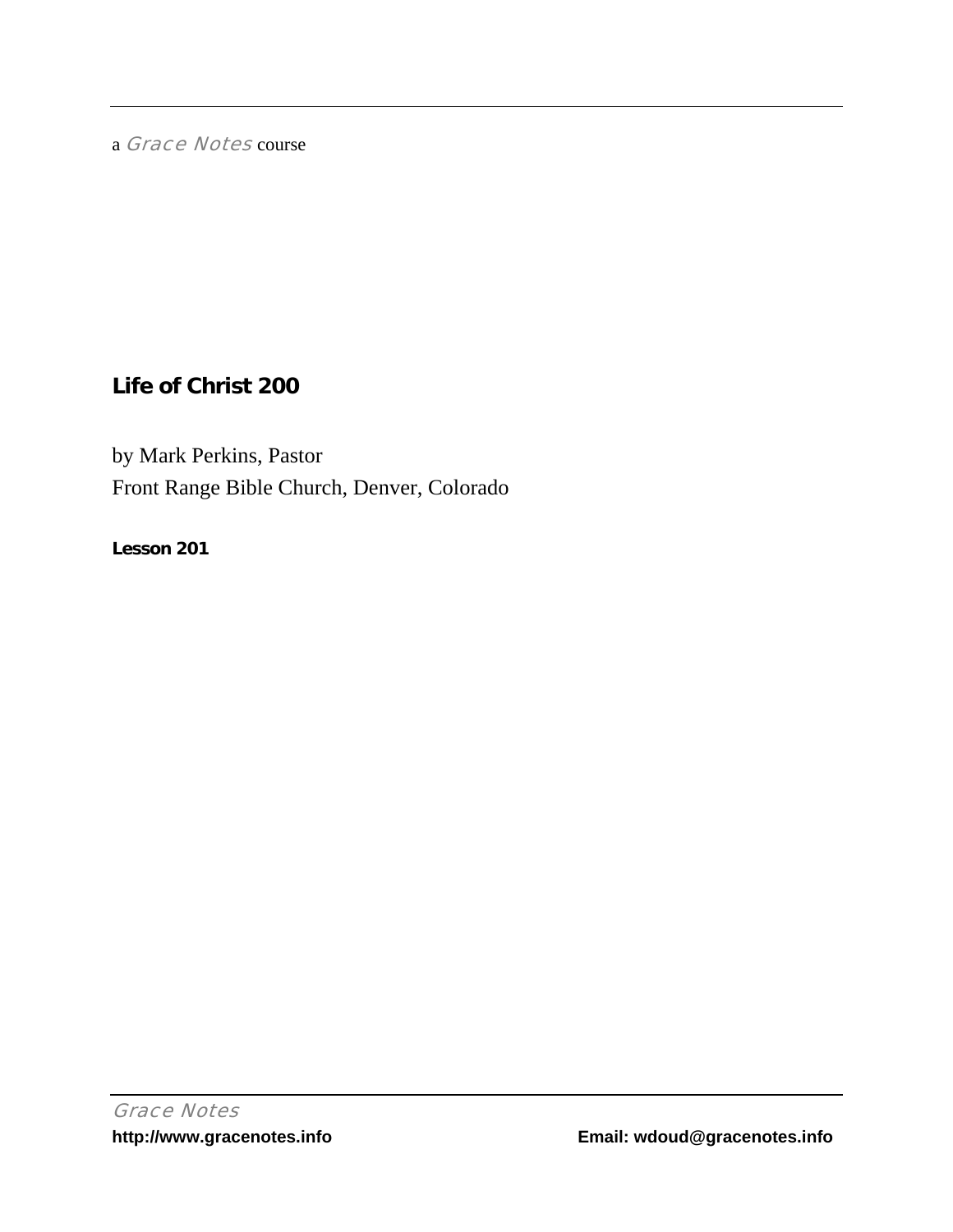# **Life of Christ 201**

## **Course Outline**

This course is composed of 10 lessons, each consisting of articles from Pastor Mark Perkins' teaching at Front Range Bible Church in Denver, Colorado.

Pastor Perkins has a BA in Bible Literature from Azusa Pacific University and a Master's degree in New Testament from Talbot Theological Seminary. He served for five years in the Army National Guard as a Cavalry Scout and Fire Direction Controller. He was ordained as a Pastor at Berachah Church in Houston, Texas; and he has been the Pastor of Front Range Bible Church since 1988.

| Lesson 201 | The Official Calling of the Disciples    |
|------------|------------------------------------------|
|            | The Twelve Disciples                     |
|            | Teaching in the Synagogue of Capernaum   |
|            | The Healing of Peter's Mother in Law     |
|            | The Second Recall of the Four Disciples  |
| Lesson 202 | Cleansing of a Leper                     |
|            | The Forgiving and Healing of a Paralytic |
|            | The Call of Matthew                      |
|            | Matthew's Banquet for Christ             |
|            | The Dispensational Change                |
|            | John Chapter 5                           |
|            | Jerusalem                                |
| Lesson 203 | Sabbath Review                           |
|            | John 5:19-47 Outline                     |
|            | Another Sabbath Controversy              |
|            | Healing on the Sabbath                   |
| Lesson 204 | Transition to the Sermon on the Mount    |
|            | The Beatitudes                           |
|            | Waiting for the Kingdom                  |
|            | Christ and the Law of Moses              |
| Lesson 205 | The Law in the Kingdom of Christ         |
|            | Oaths                                    |
|            | <b>Judicial Punishment</b>               |
| Lesson 206 | Love Your Enemies                        |
|            | Invisible Impact of Christians           |
|            | The Lord's Prayer                        |
|            | Fasting - Christ's Comment               |
| Lesson 207 | <b>Grace Provision</b>                   |
|            | Judge Not                                |
| Lesson 208 | Sermon on the Mount - Conclusion         |
|            | Christ and the Centurion                 |
| Lesson 209 | The Raising of the Widow's Son           |
|            | Christ on John the Baptist               |
| Lesson 210 | The Woes Upon Chorazin and Bethsaida     |
|            | The Easy Yoke                            |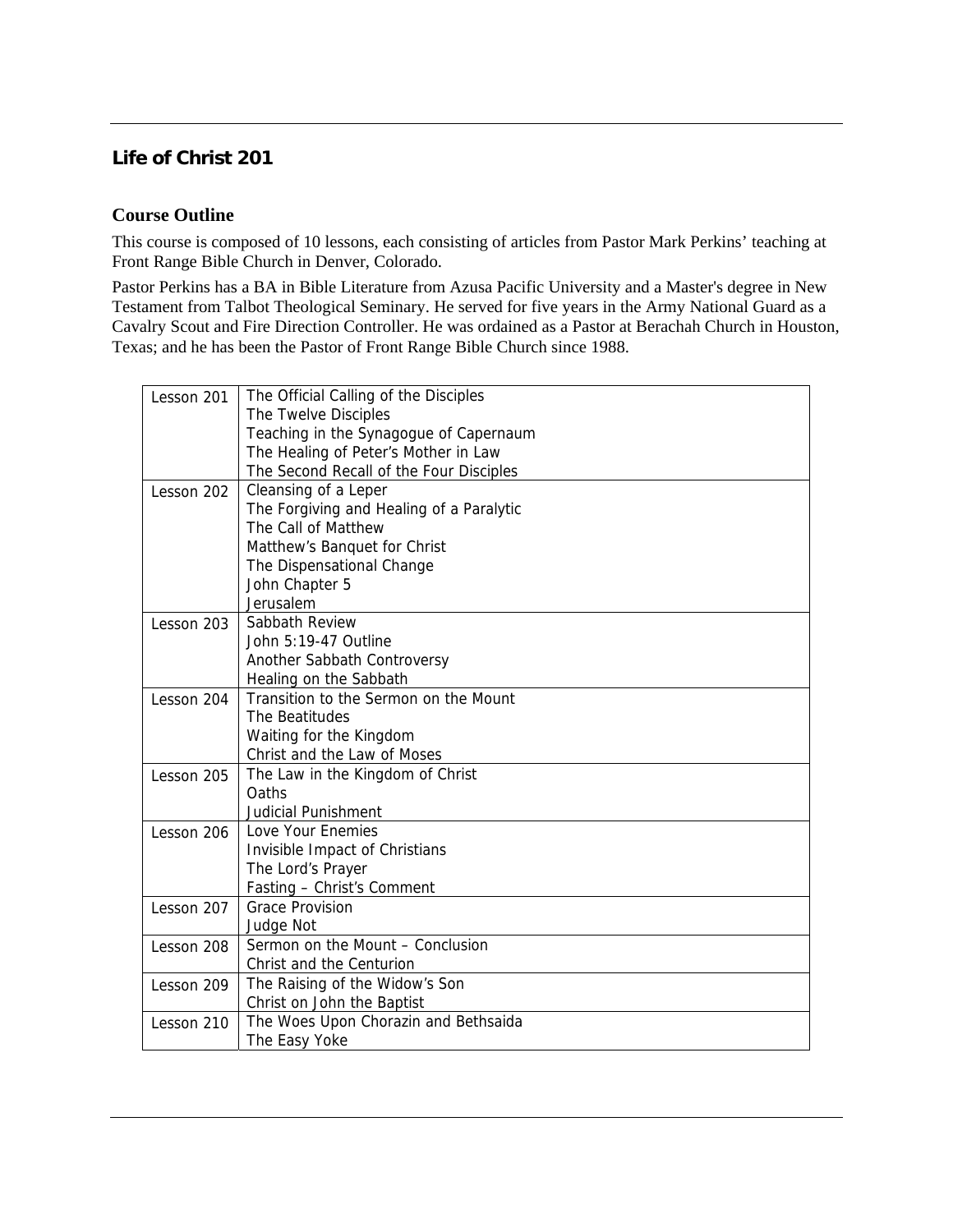# **Contents of Lesson 201**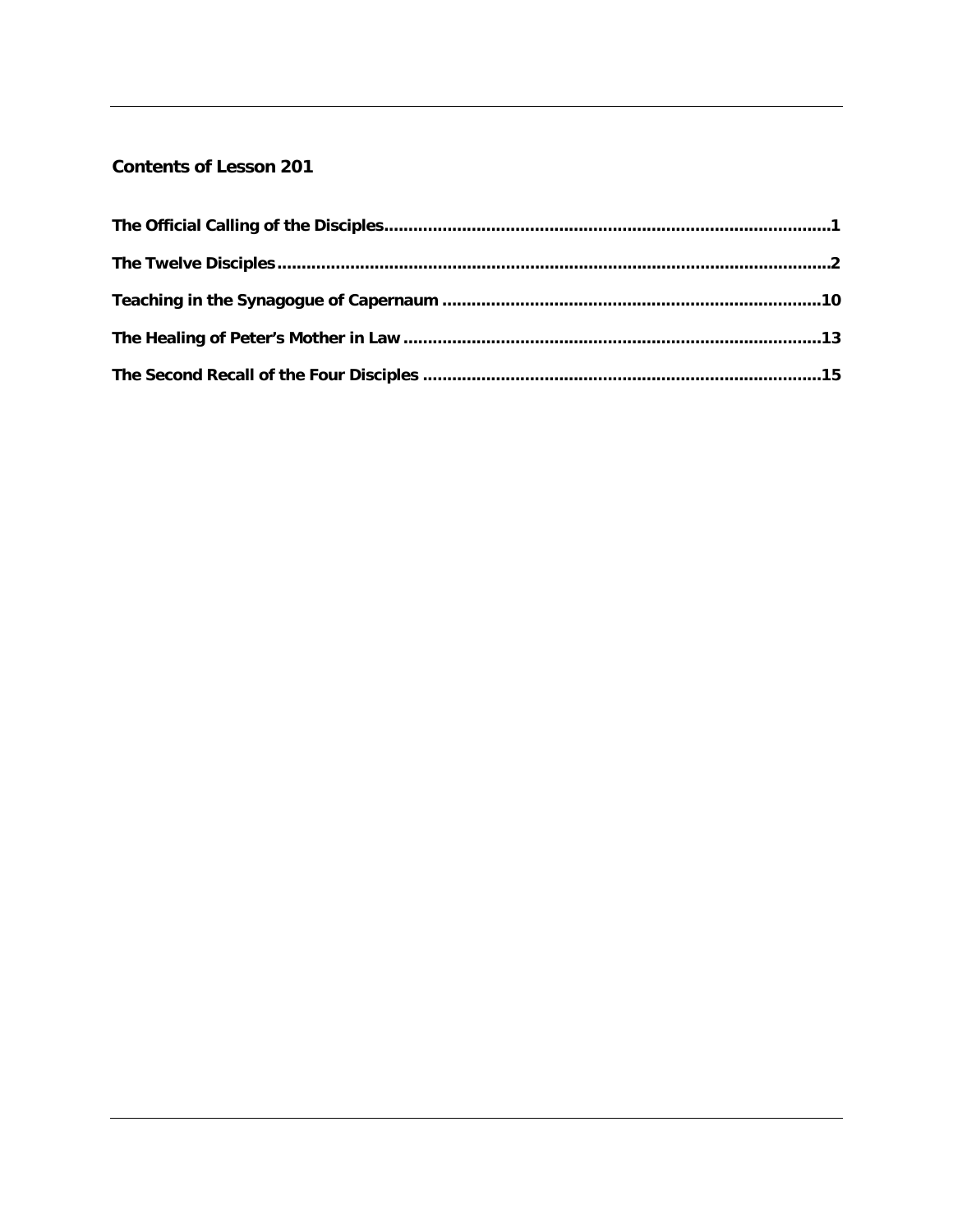### <span id="page-3-0"></span>**The Official Calling of the Disciples**

Matthew 4:18-22; Mark 1:16-20

Christ has now moved to Capernaum, which will become His headquarters. Matthew would later call this city Jesus' own.

Now Christ has already had an impact on these four disciples; they have come to believe through John the Baptist's ministry, and through Christ's word.

But it is time for Christ to put His disciples to the work of the Lord, so he put them on recall.

**Matthew 4:18-22**: "And walking by the Sea of Galilee, He saw two brothers, Simon who was called Peter, and Andrew his brother, casting a net into the sea; for they were fisherman. And He said to them, 'Come after Me, and I will make you fishers of men.' And immediately leaving the nets, and followed Him. And going on from there He saw two other brothers, James the son of Zebedee, and John his brother, in the boat with Zebedee their father, mending their nets; and He called them. And they immediately left the boat and their father, and followed Him."

**Mark 1:16-20**: "And as He was passing through by the Sea of Galilee, He saw Simon and Andrew, the brother of Simon, casting a net in the sea; for they were fishermen. And Jesus said to them, "Come after Me, and I will make you become fishers of men." And immediately leaving the nets, they followed Him . And going on a little farther, He saw James the son of Zebedee, and John his brother, who were also in the boat [with others] mending the nets. And immediately He called them; and they left their father Zebedee in the boat with the hired servants, and went away to follow Him."

Both writers agree completely with the details of the calling of Simon and Andrew.

Christ was walking, passing through by the shore of the sea of Galilee, just as we left Him in Luke 4. It is the adverbial present participle, PARAGON, which reveals the circumstantial background to the moment He saw Simon and Andrew. Apparently

He was on His way somewhere else, perhaps from Nazareth to Capernaum.

He saw the two brothers, as they were casting a net in the sea, for the purpose of fishing.

So Christ gave them a command - DEUTE OPISO MOU - literally translated, 'come after me." Both accounts agree to the exact wording.

Principle: This is the inspired retelling of this event. It is more probable that Christ spoke this command in Aramaic, the language of the day for the region. But, when two gospel writers agree on the exact Greek translation, you can rest assured that the spirit of the Aramaic has been captured, without any loss of meaning.

When two or more gospel writers disagree on the exact Greek translation, then the multiple accounts must harmonize to bring full meaning. The differences are the work of God the Holy Spirit as well, and they make the narrative better, not worse.

The second half of Christ's words of recall to His disciples has to do with their mission. They are going to be fishers of men.

Mark adds one note to the account of Matthew, and that is the word GENESTHAI. This is the aorist middle infinite of the deponent verb GINOMAI, 'to become.'

Mark's meaning is a little more graphic as to the nature of their transformation. It concentrates on function, and not quality.

The aorist tense tells us that the transformation from fishermen to fishers of men will be immediate. In other words, they will make the switch immediately. Second, there is no mention of quality here; they may have been crummy at first.

But remember, Christ had given them intensive training just a few months before, when they down by the river Jordan. They would have had some frame of reference for what they were about to do.

The disciples' response is immediate and sure leaving their nets they followed Him. The adverb of time EUTHUS leaves no question as to their obedience.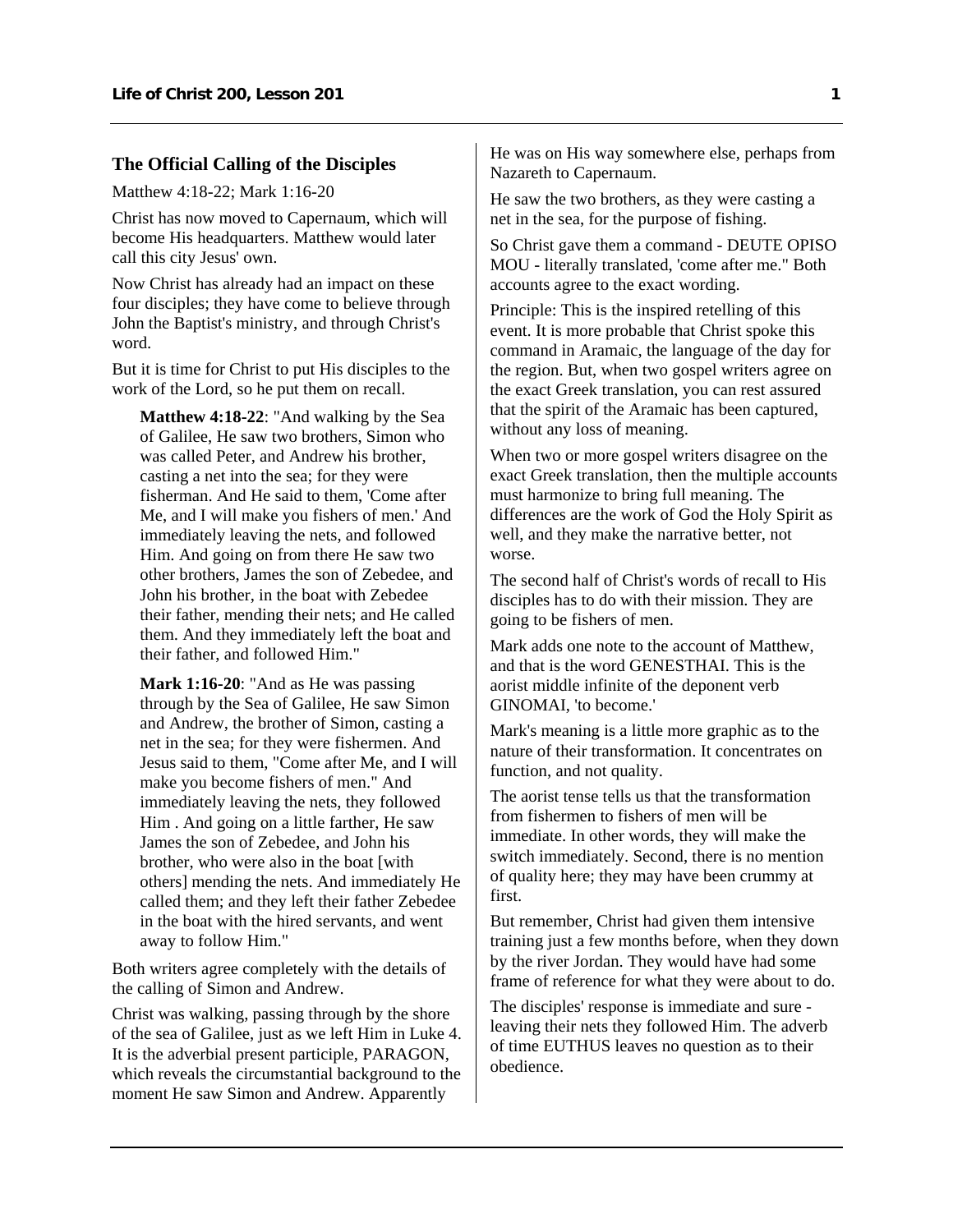<span id="page-4-0"></span>These men already had built up a certain amount of trust in Christ. They were believers in Him, and had begun to know Him.

Their nets were left right where they lay, and their boats, and their families.

The calling of the second pair of disciples runs very much the same as the first.

This time, Christ just 'calls' them. The implication is that His words are the same as those that went out to Andrew and Peter.

They too follow immediately.

These four are the only ones mentioned in the narrative, and so are likely the only ones with Him during this time. It would be only a short while until the call of Matthew, and a little more time until the twelve are officially appointed.

### **The Twelve Disciples**

#### **Matthew**

God used an outcast. His name is a transliteration of the Aramaic word which means gift of God.

In his own Gospel, Matthew uses his regular name. In other gospels, the name Levi is used. It is likely that Matthew became his name after his conversion.

Matthew was a Jewish tax collector. It is likely that he was fairly well off financially because of his profession. This makes his decision to follow Christ all the more remarkable, because he left it all behind - Lk 5:28. It is likely that he worked at the toll house in Capernaum.

When he decided to follow our Lord, he threw a big party, and invited all his friends. His decision to follow Christ was immediate.

As a tax collector, Matthew was an outcast in Jewish society. He apparently had no friends who were devout in the Jewish faith for at his party there were only other tax collectors and sinners.

The Roman tax collectors were hated by the Jews because the Roman taxes were in addition to the Jewish taxes.

They were also hated because they represented the occupying forces of the Roman Empire.

The tax collectors made their living by inflating the Roman taxes. They essentially worked on commission.

Tax collectors were wealthy, but hated by their own society. They had to live with a tremendous amount of prejudice.

Because of this prejudice their social options were severely limited. They could only socialize with others who were outcasts.

It was easy for Matthew to follow Christ, considering his personal circumstances. Social isolation does not make it easy to enjoy personal wealth. No doubt he knew of the supernatural essence of Christ's ministry, and he may have even heard Him speak. It is often the outcast that finds it easiest to follow Christ.

Matthew is a rich man who defied the odds.

Remember Matthew if you are an outcast.

#### **John Boanerges**

Cousin "according to the flesh" of Jesus Christ. Brother of James (not the epistle writer). A native of Galilee. John's mother Salome was a follower of Jesus, and ministered to Him of her own means.

John was a fisherman of the Sea of Galilee, his life was hard work, but apparently it had paid off for his family, because they had servants, and were able to support the ministry of Jesus Christ. Galilee was a region somewhat analogous to the U.S. South not too long ago. It is conservative to a fault, and more than a little rebellious in character. The fires of rebellion flamed openly in this region. In reality a lot of senseless violence took place in the name of the zealot movement, but there was very little virtue. This time was somewhat analogous to that of Northern Ireland today.

#### Great humility -

When John the Baptist points out Jesus as the Messiah, John follows without delay.

Never mentions own name in own Gospel.

Nicknamed, with brother James as the "Sons of Thunder", a reference to their manner in Word and Deed, Mk 3:17. It is likely that they had a fair amount of Zealot ideals in their heads.

Outspoken about his faith from the start.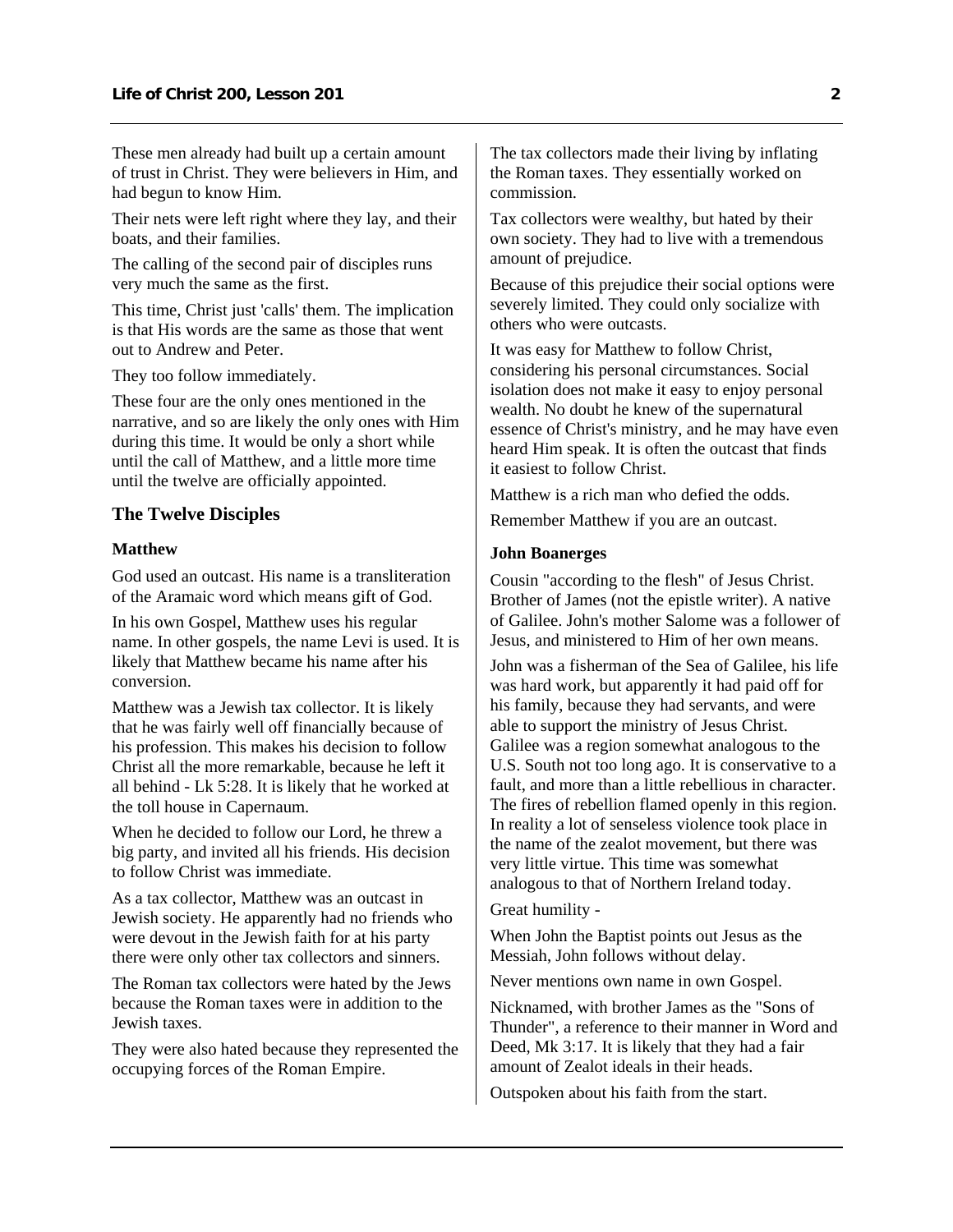"The disciple whom Jesus loved" - was the closest to Jesus of the inner circle of Peter, James, and John.

Was the only eyewitness to the cross among the disciples, and he was eyewitness to the resurrection, Jn 20.

One of the "Pillars of the Church", Gal 2:9. Paul had a high regard for him.

Took over as chief of Apostles some time in the late 70's.

Did not start writing until late in life.

His writing reflects the 50+ years of careful thought about the life of Christ and the Christian life.

Under his ministry, Ephesus became the center of the pivot which gave the Roman Empire its greatest time of prosperity under the Antonine Caesars, 98-180 A.D.

He used very basic Greek grammar to express incredibly deep theological ideas.

He was the key figure in the transition from the pre-canon period to the post canon period.

### **Peter**

Peter's name was also Simon. The testimony of Peter always stands behind the writing of Mark in this epistle.

Overview: Peter is enthusiastic, emotional, swift to speak without thinking, full of love and anger, sometimes legalistic and snobbish, and Jewish in a prejudicial way. He is one of the independent, rebellious Galileans. He loves Christ so much, yet he cannot muster the spiritual resources to remain with Him in His arrest, trial, and death. He is the second to the tomb on the third day, and enters first, but did not believe what he saw.

He is the first of the disciples to see Christ after the resurrection. He is unsure of his standing with Christ immediately after the resurrection. Peter is a leader and very much a preacher, though not careful about what he says. He makes mistakes, he broods, and then he seeks and needs forgiveness in a desperate emotional way. In the end, he writes two epistles about suffering, and speaks his remembrances of Christ in a brief, but humble manner.

If there is one character trait of Peter which rises above all others, it is his emotionalism. Peter often let his emotions rule his thinking, much to his detriment and regret.

At the transfiguration of Christ, Peter emotionally desires to build tabernacles for Christ, Moses, and Elijah. He was not thinking. Mat 17:4.

Such a project would have placed the Messiah on equal footing with the two prophets.

Such a project hinted at the necessity for these three to grow spiritually when all three were in a completed state.

In other words, Peter fails to think rationally before he speaks.

At Christ's prediction of Peter's denial, Matt 26:35. Peter replies, "Even if I have to die with You, I will not deny you." (All the disciples said the same thing too).

Peter is the instigator here. All the disciples follow his heroic statement.

All the disciples follow in Peter's denial, as well.

**John 21:15-17** records Peter's recovery before Christ, after the resurrection, "So when they had finished breakfast, Jesus said to Simon Peter, 'Simon, son of John, do you love Me more than these?' He said to Him, 'Yes, Lord; You know that I love You.' He said to him, 'Feed my lambs.' He said to him again a second time, 'Simon, son of John, do you love Me?' He said to Him, 'Yes Lord; You know that I love You.' He said to him, 'Shepherd my sheep.' He said to him the third time, 'Simon, son of John, do you love Me?' Peter was grieved because He said to him the third time, 'Do you love me?' And he said to Him, 'Lord, You know all things; You know that I love You.' Jesus said to him, 'Tend my sheep.'

Peter is still feeling guilt over his denial of Christ at this time, several days after Christ's resurrection.

Note that Peter does not blame himself for his failure, but Christ. He is projecting his failure onto God.

Christ asks Peter if he has agape love for him, and the answer is no. Only phileo love - friendship. Peter does not feel worthy enough, and so he describes his love as friendship.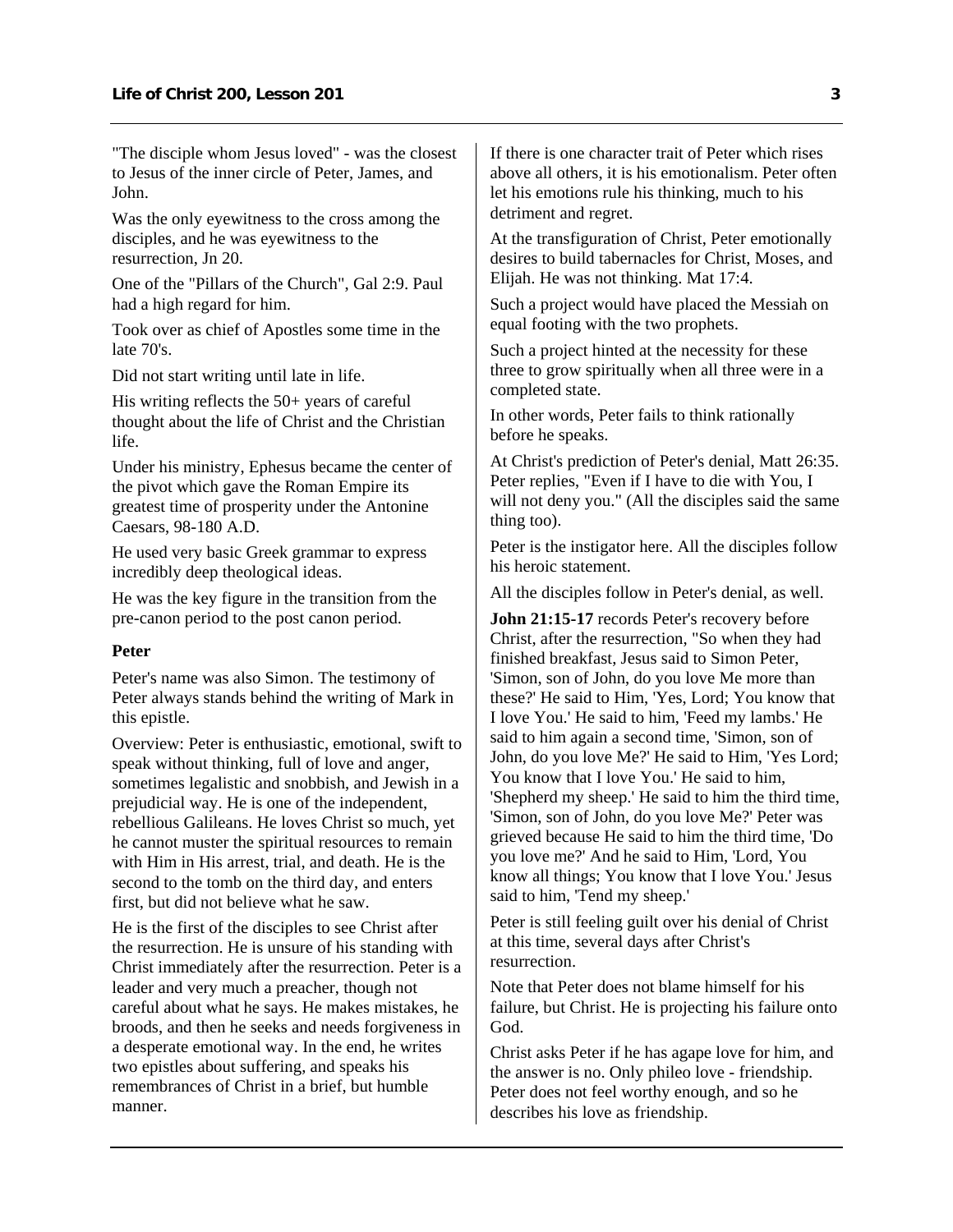Though Christ commands Peter to feed his sheep, Peter does not feel qualified to do so, because he is only a friend of Christ.

The second round is identical to the first.

The third round is significant: it is Peter's second threefold denial of Christ.

Peter's grief is founded on Christ's use of the word phileo the third time. In essence Christ says, "Do you even like me?' This because of the silence after the second command to tend His sheep.

Again, the command of Christ to feed his sheep.

Christ then predicts the kind of death Peter will die, and it is not what one would consider pleasant. He concludes the prediction with a command - 'Follow me!"

Peter is momentarily distracted by John, who was following them down the beach.

Christ cuts to the chase. 'Follow Me' is repeated, and that is the end of the story.

In your life, cut to the chase. Follow Christ. No excuses. No distractions. Get your eyes off of others, and follow Christ.

Peter is an early leader in the church, but fades from the limelight in about 50 A.D. Nothing is heard from him until he writes his epistles in the early 60's, and then dictates his gospel story to Mark in the mid-60's.

Peter wavered on the question of Gentiles and the church. In Acts 10, he receives direct guidance from the Lord on the subject of whether Gentiles should be allowed in the church. He responds positively, but just a few years later, he has to be rebuked by Paul on the very same subject.

Gal 2:11-14 contains that rebuke. "But when Cephas came to Antioch, I opposed him to his face, because he stood condemned. For prior to the coming of certain men from James, he used to eat with the Gentiles; but when they came, he began to withdraw and hold himself aloof, fearing the party of the circumcision. And the rest of the Jews joined him in hypocrisy, with the result that even Barnabas was carried away by their hypocrisy. But when I saw that they were not straightforward about the truth of the gospel, I said to Cephas in the presence of all, 'If you, being a Jew, live like

the Gentiles and not like the Jews, how is it that you compel the Gentiles to live like Jews?"

Probably the best analogy to Peter's early character is a politician on the campaign trail. Always promising, always in the limelight, but never following through.

But Peter recovers, and not long before his death he writes the most marvelous gospel and two Epistles.

### **James Boanerges**

What we know about James is mostly related to his much more famous brother, John. Matt 4:21 communicates that they left the business and their father behind to follow Christ.

However, before John ever became famous, there was James, who was always mentioned first among the two brothers, the sons of Zebedee. This can be because he was older, or because he was the more prominent of the two at the time.

James was one of the inner circle of three along with Peter and John. Only they were present at the following events.

The raising of Jairus' daughter, Mk 8:51; Luke 5:37.

The transfiguration, Mat 17:1; Mk 9:2; Luk 9:28.

The garden of Gethsamene, Mt. 26:37; Mk 14:33.

The Olivet discourse, Mk 13:3.

Strangely, he is missing at the tomb on resurrection morning. This will always remain a mystery.

James was the first of the true twelve to die for his faith (Judas Iscariot does not count for obvious reasons). Acts 12:2 records that Herod Agrippa had him put to death with the sword.

This martyrdom may have been part of the impetus for John's late ministry, because it is only after this that John begins to rev up his engines.

#### **Andrew, Simon's brother**

Andrew is properly the first disciple of Christ. This is perhaps the most significant fact of his life. His brother Simon and business partners James and John followed his lead.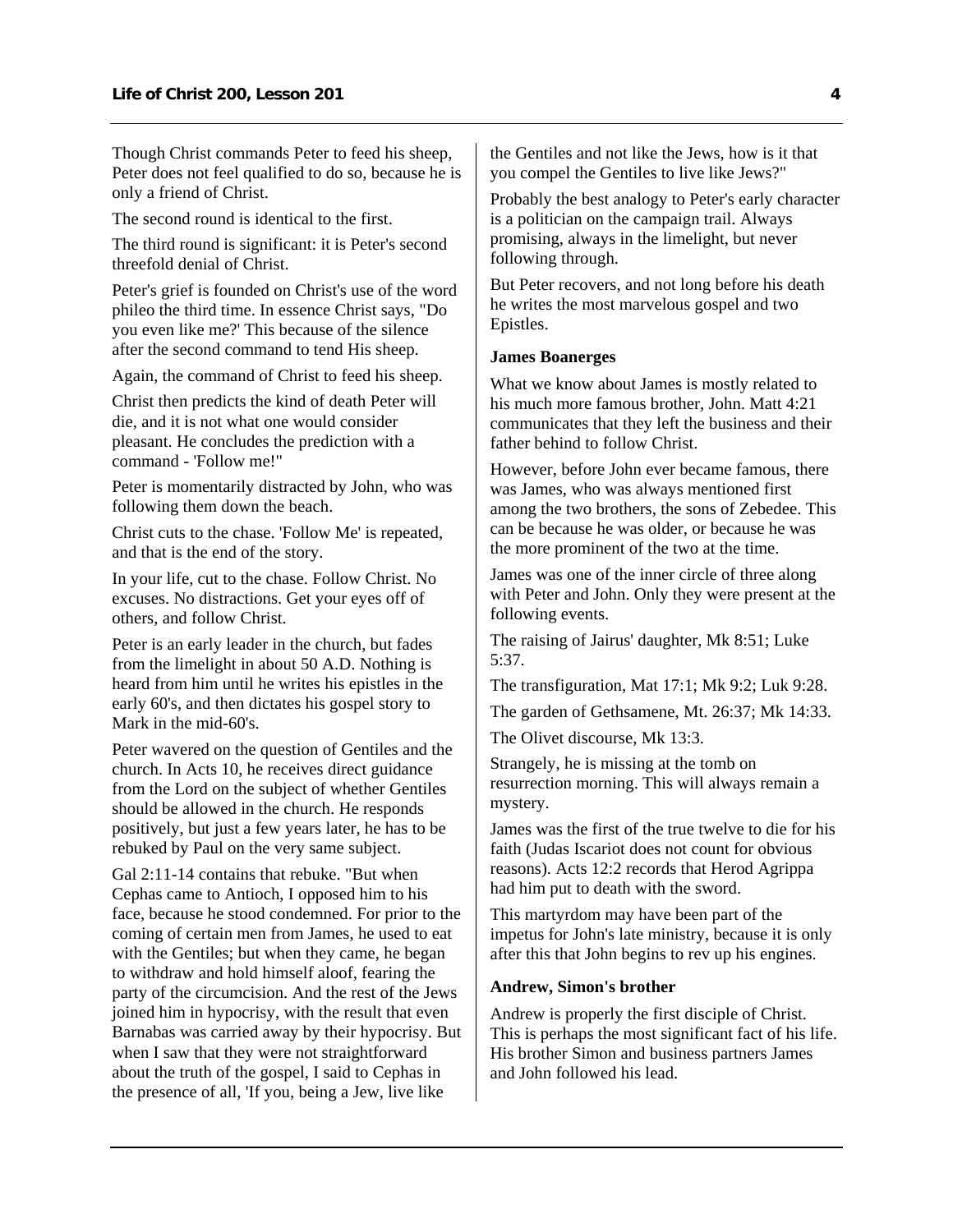This places him as a leader, though quiet, because he really is not prominent like Peter, James, and John.

Andrew goes to lead his brother Simon Peter to the Messiah after hearing John the Baptist point the way. John 1:40-42

After his original call to discipleship, Andrew returned to fishing. When John the Baptist was placed into prison, Christ came back to Galilee, where He once again called Simon Peter and Andrew. Mk  $1:14-18$ .

People ask him for advice at the feeding of the five thousand, John 6:8. He is included in the inner circle at the Mt. of Olives during the last week of Christ's life.

### **Philip**

Philip is from the hometown of Andrew and Peter, Bethsaida. He is another of those conservative, rebellious Galileans.

There is one character trait that comes out again and again with Philip; he is practical. By this I mean that he is analytical, naturally a skeptic, and keeps his feet firmly grounded on planet earth.

This turns out to be an advantage in evangelism. He naturally senses the protests that unbelievers might make, and so simply says, 'come and see'. John 1:46. He describes Christ as the fulfillment of the Law and the Prophets, the distinction of a careful man. John 1:45.

This turns out to be a handicap in every day life with Christ.

At the feeding of the five thousand, Philip can only see the practical side of things, and so he leaves out the possibility of a miracle, John 6:4-7. Christ asks a rhetorical question and Philip gives Christ a non-rhetorical, practical reply. He is more concerned with money than miracles.

At the last supper, Christ tells his disciples that He is God incarnate, and that a relationship with the Father comes through Him. Philip then expresses his desire to see the Father. Christ rebukes him by telling him again that He is the embodiment of the father, John 14:6-11.

Philip is a good disciple to study for all the skeptics. He probably out-doubts Thomas.

### **James Alphaeus**

He is the cousin of Christ. His mother Mary is the sister in law of Mary the mother of Christ.

He is the father of Jude, the one who wrote the epistle of Jude.

His father is Cleopas, one of the men on the road to Emmaus.

Apart from this we know little, but it appears that he wielded much influence in his family, for they seemed to all follow Christ.

#### **Nathanael Bartholomew**

This man may be a celebrity, or at least from a famous family.

Bartholomew is the name mentioned in the synoptic gospels. This means 'Son of Ptolemies" Since this is only a last name it is not specific as to the actual person behind it. It also may be interpreted 'Son of Ptolemais', a city on the North Coast of Palestine, not too far from Galilee. In modern parlance, 'the guy from Ptolemais'.

John uses Nathanael, the man's first name. The difference can be for the following reasons.

John knew the man's real name, and the synoptic authors did not. This may be true if he was just the guy from Ptolemais, but it seems unlikely, considering that he was with the disciples at the resurrection and probably for the years in between, unless 'guy from Ptolemais' was just a nickname.

There was a legitimate reason for the synoptic writers to keep the man's real name hidden, but this reason was diminished or eradicated by the time that John wrote some ten or fifteen years later.

The Ptolemies were the royal family in Egypt, and major players in the events following the death of Alexander the Great in 323 B.C. and the building of the Roman Empire.

The most famous of all the Ptolemies was none other than Cleopatra of Egypt.

Ptolemy the 15th was the son of Cleopatra, and it is possible that this Bartholomew was in this line of descent.

Bartholomew/Nathaniel exhibits an elitist attitude toward Nazareth that could come from being part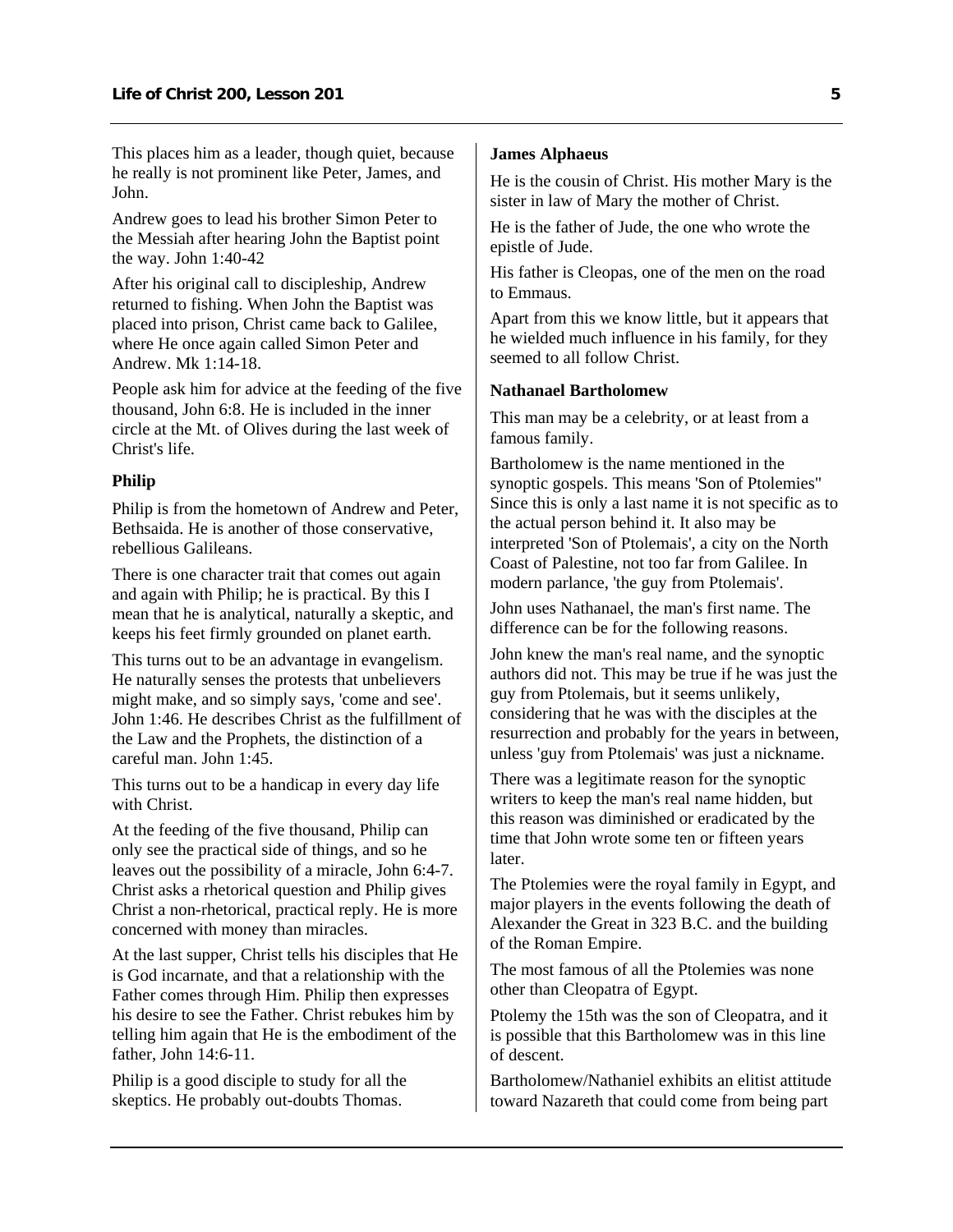of a royal family, or simply from a neighboring town.

It is interesting to note that Christ says of Nathanael, "a real Israelite". The word 'real' is translated from the adverb ale.thino.s. This adverb is one of emphasis on true nature. There is cold and really cold the kind of cold that penetrates to the bones. There is American, and there is really American. Not just someone who is born here, but one who is a John Wayne or George Washington kind of American to the very core of his being.

But Nathanael Bartholomew is of Egyptian heritage - he could not be a genetic Jew. But Christ talks about his spiritual heritage as Paul would... that the true Jew is the one who believes in Him regardless of his genetic make up.

Christ also comments that Nathanael is without guile, or cunning deceit. Another way to put it is that Nathaniel is very forthright; he says what he thinks. Nathanael is a straight-shooter with his words, as he has just demonstrated with his comment on Nazareth.

Nathanael is possibly from a royal family. His comment is one that a king would make about a backward country town. But his opinion is honest and forthright. "Can any good thing come out of Arkansas?"

Nathaniel's response to Christ's statement is surprise and disbelief. "How do you know me?"

Christ responds, "Before Philip called you, when you were under the fig tree, I saw you."

We do not know what Nathanael was doing under the fig tree, but it was certainly related to his forthright nature. There is not much that is especially supernatural here.

On the basis of Christ's simple statement, Nathanael believes. It is now Christ's turn to register surprise.

On account of Nathaniel's belief, Christ prophesies: 'You will see the heavens opened , and the angels of God ascending and descending on the Son of Man.' This is a reference to behind the scenes of prayer. Taking the prayers to God, and returning the answers to man. However, this is a literal vision, and so Nathanael will have the gift of seeing behind the scenes of prayer.

### **Thomas**

This is the second of the doubters (see Phillip) among the disciples, although all seem to fail, and doubt is the seed of all failure.

He was a twin, although his sibling is not mentioned at all in the Bible. Thomas is the Aramaic word for 'twin', and the Greek equivalent didymus was placed alongside it three times in John's gospel.

**John 11:14-16**, "Then Jesus therefore said to them plainly, 'Lazarus is dead, and I am glad for your sakes that I was not there, so that you may believe; but let us go to him.' Thomas therefore, who is called Didymus, said to his fellow disciples, 'Let us also go, that we may die with Him.'"

Thomas here displays a rather caustic sense of humor.

Christ is present, yet Thomas says this to his fellow disciples; it was spoken under his breath.

Verse 8 says that there was imminent danger in Bethany, Lazarus' home town - that the disciples and Christ would be stoned if they went there.

Verse 16 reveals that Thomas was the kind of guy that would follow Christ unto to death, but not without getting his two cents in.

The disciples are not mentioned in the event surrounding Lazarus' resuscitation, so they actually may have been scared away by Thomas' remark.

**John 14:1-5**. "Let not your heart be troubled; believe in God, believe also in Me. In My Father's house are many dwelling places; if it were not so, I would have told you; for I go to prepare a place for you. And if I go and prepare a place for you, I will come again, and receive you to Myself; that where I am, there you may be also. And you know the way where I am going." Thomas said to Him, "Lord, we do not know where you are going, how do we know the way?"

Thomas here shows a remarkable blindness to Jesus' discourse.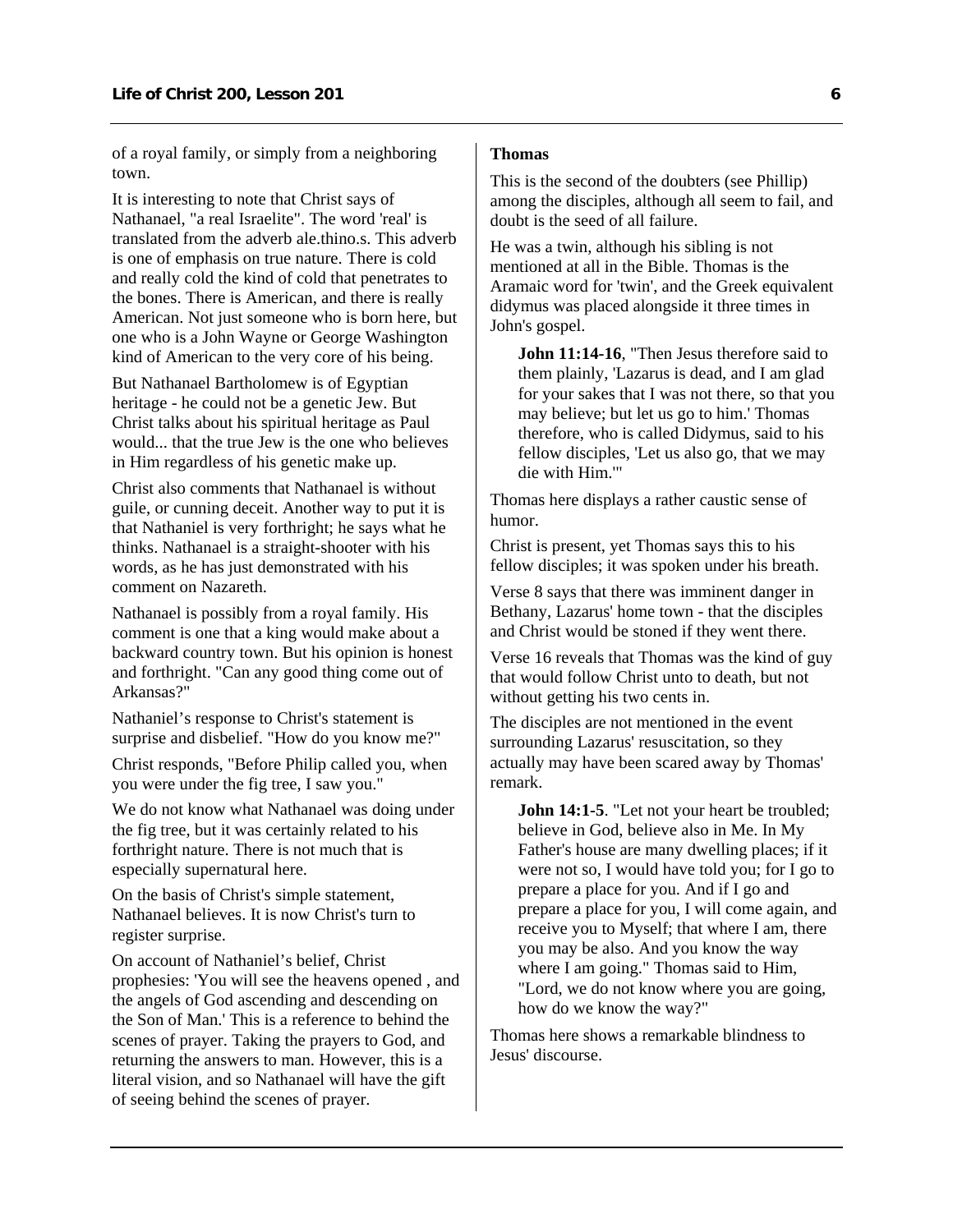He misses the point that Christ is making; that He is going to die. Thomas' feet are still on terra firma, when they should be in heaven.

He does not know where Christ goes, and therefore he cannot know the way. At least he is honest.

Christ's reply is simple: "I am the way, and the truth, and the life; no one comes to the Father, but through Me."

**John 20:24-29**. "But Thomas, one of the twelve, called Didymus, was not with them when Jesus came. The other disciples therefore were saying to him, 'We have seen the Lord!' But he said to them, 'Unless I shall see in His hands the imprint of the nails, and put my finger into the place of the nails, and put my hand into His side, I will not believe.' And after eight days again His disciples were inside, and Thomas with them. Jesus came, the doors having been shut, and stood in their midst, and said, 'Peace be with you.' Then he said to Thomas, 'Reach here your finger, and see My hands; and reach here your hand, and put it into My side; and be not unbelieving, but believing.' Thomas answered and said to Him, My Lord and my God!' Jesus said to him, 'Because you have seen Me, have you believed? Blessed are they who did not see, and yet believed.'"

#### **Judas the unknown, or Thaddeus, or Lebbaeus**

**John 14:21-23** "He who has My commandments and keeps them, he it is who loves Me; and he who loves Me shall be loved by My Father, and I will love him, and will disclose Myself to him.' Judas (not Iscariot) said to Him, 'Lord, what then has happened that You are going to disclose Yourself to us, and not to the world?' Jesus answered and said to him, 'If anyone loves Me he will keep My word; and My Father will love him, and We will come to him, and make Our abode with him.'"

This Judas is pretty astute. Here he wants to know the change. Why the disclosure? Why the ministry shift?

I found myself immediately wanting to hear more from this man, and yet he remains silent.

Thaddeus or Lebbaeus means 'breast'. This may be a clue to this man's affectionate or endearing nature, but such is only speculation.

#### **Simon the Zealot**

More often called the Canaanite, which means zealot. We know nothing more about him.

The Zealots were almost purely a political party. They called for the violent overthrow of the Roman rule.

They carried on the tradition of the Maccabees they were militant, and full of zeal and purpose.

They were the cause of the Jewish wars and the destruction of Jerusalem.

They fought with complete fanaticism to the very end. They were extremely patriotic, but not many were Godly.

They took their patriotism to great excess, and vowed to strike down all the enemies of Israel.

Although they were politically correct (not in the modern sense), they were morally wrong, and in this they were most similar to the southern U.S. in the early 1800's.

### **Judas Iscariot, the Traitor.**

All four of the gospels reveal before the fact that Judas will betray Jesus Christ, Matt 10:4; Mk 8:19; Luk 6:15; John 6:71.

Luke and John portray him as under the immediate direction of Satan Himself, Luke 22:3; John 13:27. There is little question from the latter verse that this man became demon possessed by Satan.

He was the group treasurer, a position that would have been given to a trustworthy person. John 12:4-7, But Judas Iscariot, one of His disciples, who was intending to betray Him, said, "Why was this perfume not sold for three hundred denarii, and given to poor people?" Now he said this, not because he was concerned about the poor, but because he was a thief, and as he had the money box, he used to pilfer what was put into it. Jesus therefore said, "let her alone, in order that she may keep it for the day of My Burial."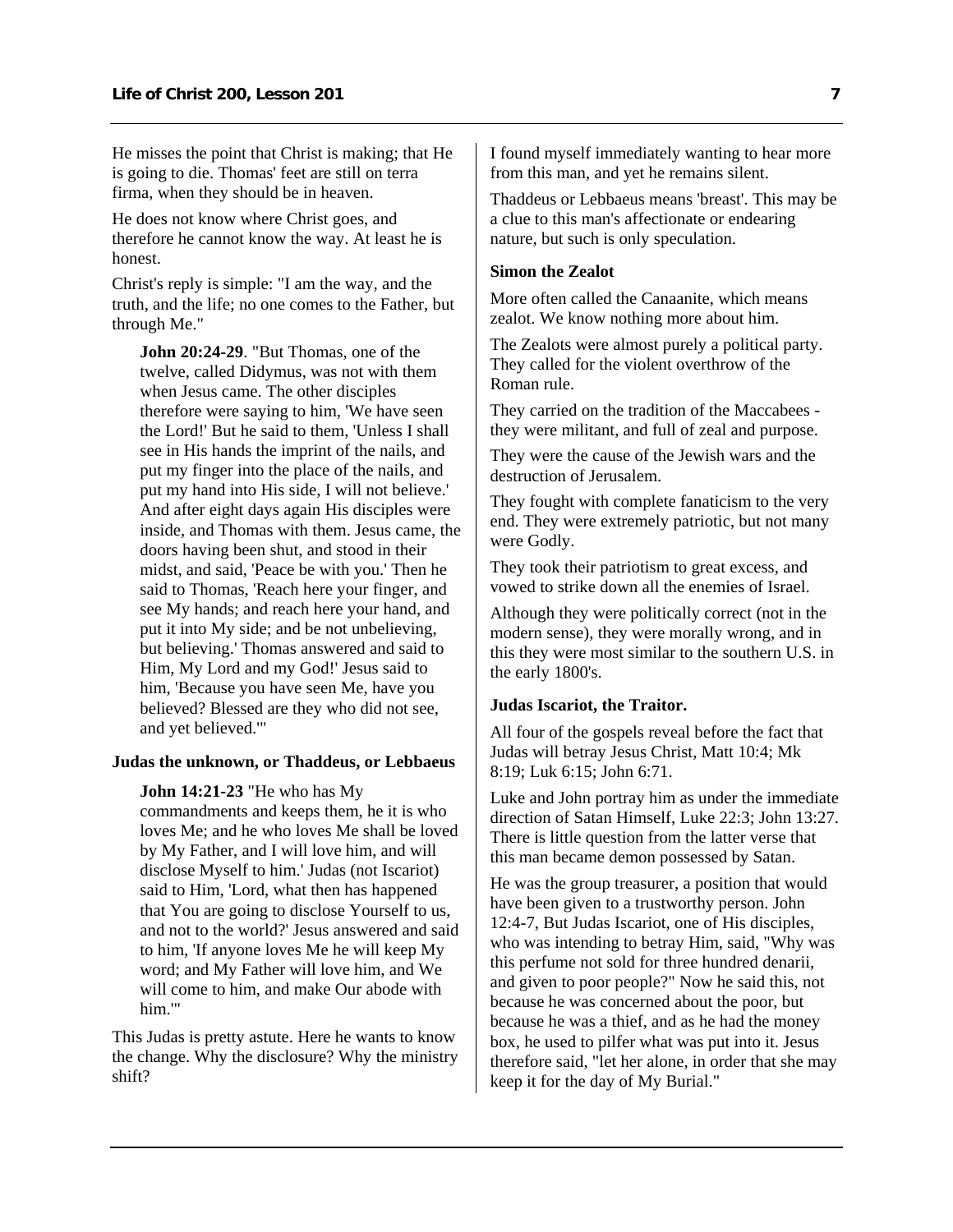It was for this same money-grubbing motivation that Judas betrayed our Lord, and yet 30 pieces of silver was not very much money. His greed must have been great indeed.

Judas was so trustworthy that even when our Lord implicated Him before the betrayal, many of the disciples did not believe Him, John 13:28-29.

And yet at the last the scales fall from Judas' eyes and he realizes what he has done. Matt 27:3-5, "Then when Judas, who had betrayed Him, saw that He had been condemned, he felt remorse and returned the thirty pieces of silver to the chief priests and elders, saying, 'I have sinned by betraying innocent blood.' But they said, 'What is that to us? See to that yourself! And he threw the pieces of silver into the sanctuary and departed and he went away and hanged himself."

Judas identifies Christ as honorable blood - one not worthy of betrayal.

Judas has a change of feeling - metamelomai. He now cares about what he has done. Before he was callused and uncaring. Now he does, but it is too late.

Judas still views his betrayal as permanent, and kills himself before the resurrection.

It is difficult to discern from this whether Judas was a believer.

Judas makes a really weak attempt at reparation by attempting to give the money back. Perhaps he had hoped to have Christ set free on account of this, but it utterly failed.

Luke puts the right end to the story in Acts 1:15- 18. "And at this time Peter stood up in the midst of the brethren (a gathering of about one hundred and twenty persons was there together) and said, 'Brethren, the Scripture had to be fulfilled, which the Holy Spirit foretold by the mouth of David concerning Judas, who became a guide to those who arrested Jesus. For he was counted among us, and received his portion in this ministry." Now this man acquired a field with the price of his wickedness; and falling headlong, he burst open in the middle and all his bowels gushed out. And it became known to all who were living in Jerusalem; so that in their own language that field was called Hakeldama, that is, Field of Blood).

Judas' body split open because it had been dead. This was the perfect contrast to Christ's death.

The betrayal of Judas is very well documented by Old Testament prophecy.

Many women followed Jesus Christ. The reason is simple: In a society where women were treated as unimportant, unclean, and generally inferior, Christ treated them with respect, and placed them on equal spiritual footing as men. As a result, Christ gained many women followers who were in many ways more valuable than even His closest disciples.

#### **Salome. Mk 15:40; 16:1.**

She is the mother of James and John, the husband of Zebedee; she is Mary, Jesus' mother's sister, and so the aunt of Jesus Christ.

Do not mistake Salome with the woman of the same name who demanded John the Baptist's head on a platter.

**Mk 15:40-41**, "And there were also some women looking on from a distance, among whom were Mary Magdalene, and Mary the mother of James the Less [Alphaeus] and Joses, and Salome. And when He was in Galilee, they used to follow Him and minister to Him; and there were many other women who had come up with Him to Jerusalem."

These women followed Christ - e.kolouthoun, the same verb that is used of the disciples' following of Christ. These women are never identified as disciples proper, and yet they follow just as the disciples do.

These women served Christ - die.konoun, the verb which is the basis for the spiritual gift of deacon.

Read Mark 16:1-8

This occurs after the initial visit by Mary Magdalene, before sunrise.

They used the excuse of anointing Christ's body (which they intended to do anyway) for going to the tomb to investigate Mary's claim.

The women reported to the eleven disciples and the other followers of Jesus, but they did not tell any outsiders. This is the explanation for the final verse.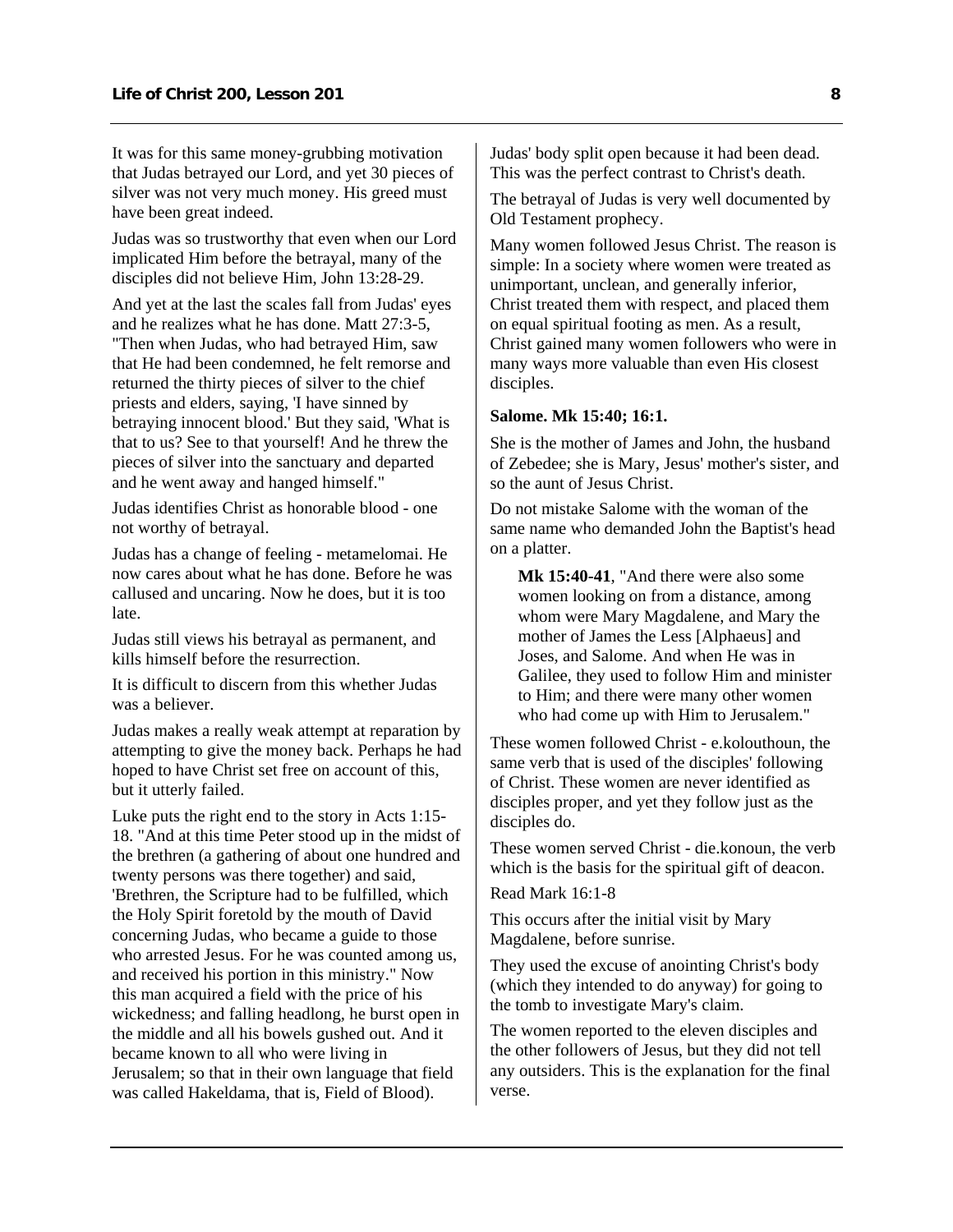### **Mary from Magdala**

**Luke 8:1-3**, "And it came about soon afterwards, that He began going about from one city and village to another, proclaiming and preaching the kingdom of God; and the twelve were with Him, and also some women who had been healed of evil spirits and sicknesses; Mary who was called Magdalene, from whom seven demons had gone out, and Joanna the wife of Chuza, Herod's steward, and Susanna, and many others who were contributing to their support out of their private means."

Here is the introduction to the Ladies' auxiliary.

Many women were supporting Christ's ministry from their own means - making sure that the word was getting out.

**Mk 15:47**, "And Mary Magdalene and Mary the mother of Joses were looking on to see where He was laid."

This is particularly astute, a key to everything that would follow.

As we know from the next verse, 16:1, they found out this piece of information so that they could care for the body of Christ. Their motivation was pure, and these two ladies were doing the right thing for the right reason.

If they had not found out the location of the tomb, then who knows how long it would have taken for them to locate it.

She is the first witness to the evidence for the resurrection, John 20:1-2, "Now on the first day of the week Mary Magdalene came early to tomb, while it was still dark, and saw the stone already taken away from the tomb. And so she ran and came to Simon Peter, and to the other disciple whom Jesus loved, and said to them, 'They have taken away the Lord out of the tomb, and we do not know where they have laid Him.'"

Now, Mary saw the empty and the angels and heard their declaration, but she misunderstood. She still assumed the death of Christ.

The 'they' here is a reference to the angels.

She goes and finds one of the disciples, and they treat her like Christ never did. They do not believe her words, and so they decide that they better check things out for themselves.

### **Mary, the sister of Martha and Lazarus**

**Luke 10:38-42** tells us that Mary had her priorities straight: "now as they were traveling along, He entered a certain village; and a woman named Martha welcomed Him into her home. And she had a sister called Mary, who moreover was listening to the Lord's word, seated at His feet. But Martha was distracted with all her preparations; and she came up to Him, and said, 'Lord, do You not care that my sister has left me to do all the serving alone? Then tell her to help me.' But the Lord answered and said to her, 'Martha, Martha, you are worried and bothered about so many things; but only a few things are necessary, really only one, for Mary has chosen the good part, which shall not be taken away from her.'"

This woman had her priorities right.

This was her great opportunity to listen to the gospel from the Lord's lips and she was not going to miss it.

She chooses to set aside her responsibilities for the moment, and Christ vindicates her reasoning.

We choose our lifestyles.

With lifestyle comes obligation and responsibility.

We choose our responsibilities.

Mary could have gotten the information about what Christ said from her brother Lazarus, after her hostess responsibilities were complete.

Mary recognized that getting the information first hand and face to face was a priority.

Face to face is always better. Any other medium is inferior and diluted.

**Matthew 26:6-13** tells us of Mary's anointing of Christ. "Now when Jesus was in Bethany, at the home of Simon the leper, a woman came to Him with an alabaster vial of very costly perfume, and she poured it upon His head as He reclined at the table. But the disciples were indignant when they saw this, and said, 'Why this waste? For this perfume might have been sold for a high price and the money given to the poor.' but Jesus, aware of this, said to them, 'Why do you bother the woman? For she has done a good deed to Me. For the poor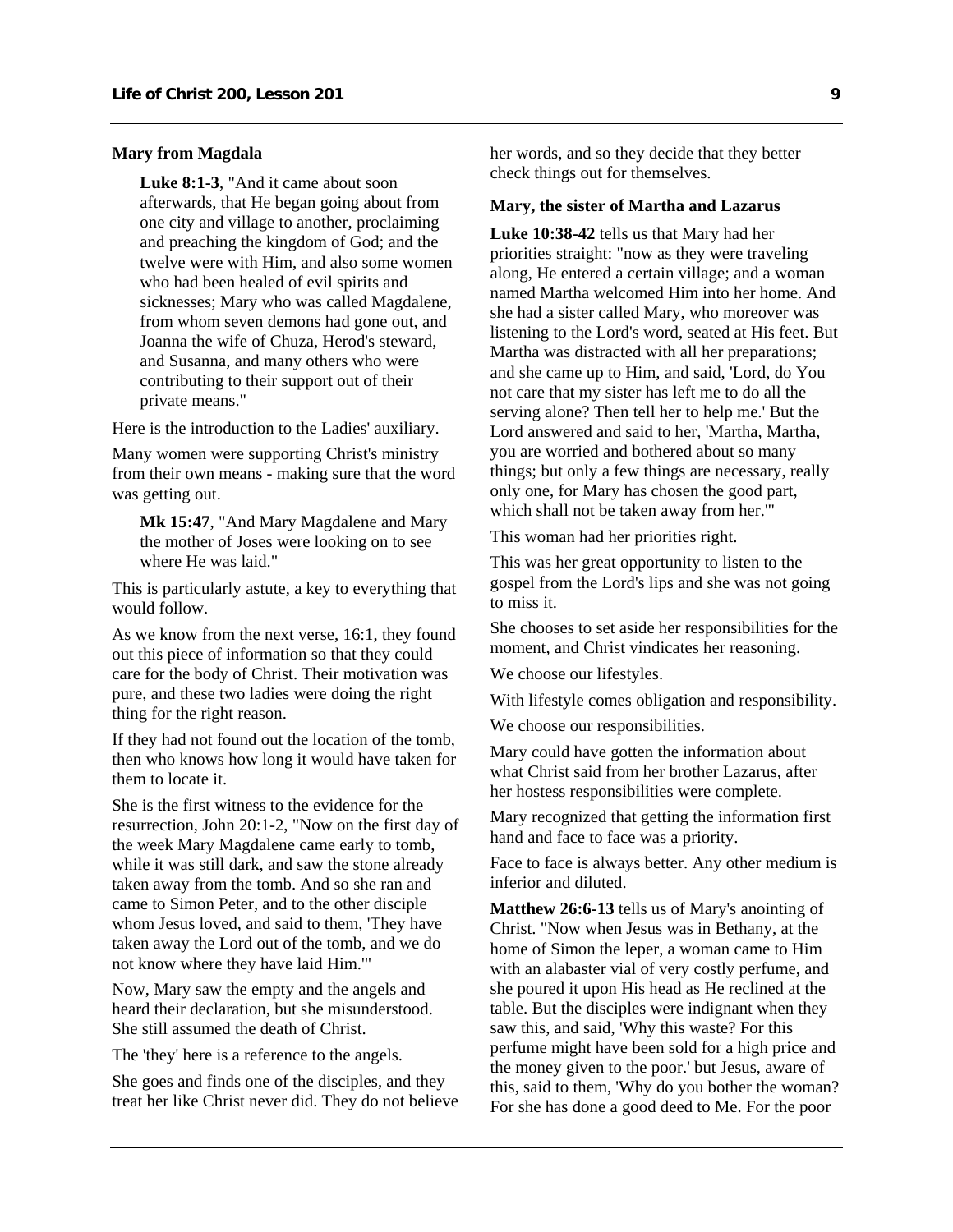<span id="page-12-0"></span>you have with you always; but you do not always have Me. For when she poured this perfume upon My body, she did it to prepare Me for burial. Truly I say to you, wherever this gospel is preached in the whole world, what this woman has done shall also be spoken of in memory of her.'"

**John 12:1-9** adds some important details to this story. 1. That it was Judas Iscariot who led the protest against the use of the perfume, and for seriously wrong motivation. The other disciples were fooled by his protest. 2. That Lazarus was present at this event, the resuscitated man who was a perfect backgrounder. 3. That the expensive perfume was spikenard, from India. Very expensive indeed. 4. That the perfume's scent filled the entire house.

This was just two days before the cross. The scent would have still remained when Christ went to His ordeal. People bathed much less often than we do in the era of modern plumbing.

The sweet fragrance of the sacrifice of the Lamb of God was literal, as well as spiritual, thanks to Mary.

Mary, the mother of James Alphaeus. She does not say anything, but Scripture records her as present at the cross and resurrection. Her husband is one of those who talked to the resurrected Christ one the road to Emmaus.

Mary, the mother of Our Lord. She is the greatest of them all, faithful to her son to the very end.

Acts 1:14 makes it clear that the women were present after the ascension. No doubt they played an important role in the early church as well.

### **Teaching in the Synagogue of Capernaum**

**Mark 1:21-22**: "And they went into Capernaum; and immediately on the Sabbath He entered the synagogue and began to teach. And they were lightning struck at His teaching; for He was teaching them as one having authority, and not as the scribes."

**Luke 4:31b-32**: "And He was teaching them on the Sabbath; and they were lightning struck at His teaching, for His message was with authority."

These parallel passages introduce the circumstances surrounding a more spectacular event. But, they are quite significant in themselves, since they reveal a striking weakness in the scribes of the day.

Now Christ has gone into this synagogue following the same strategic initiative as before; to go where the Jews commonly gather. This is a fulfillment of Matthew 4:17, Mark 1:14-15, and Luke 4:14-15.

He does this on the sabbath, so naturally there would be a crowd there. It is likely that word of His escape from the angry, murderous mob in Nazareth has come down here. Since this is on the sabbath, it was at least a week later; plenty of time for the tale to travel fifteen miles.

Again, Christ begins to teach.

This we draw from Mark 1:21, which has the verb DIDASKEN. This is the aorist active indicative form of the verb, and it is the inceptive aorist, which emphasizes the beginning moment of an action.

Furthermore, Christ is again interrupted, much like the last time He spoke in a synagogue. It is 'begin' because He did not finish. Otherwise we would interpret this as a constantive aorist, which summarizes the whole of a completed action into one moment of time.

Now as Christ teaches, and before He is interrupted, the audience falls into a state of amazement.

Both gospel writers describe this amazement with the verb EKPLESSO. This is a compound verb, composed of a preposition and a regular verb.

The regular verb is PLESSO, which describes a lightning strike, or one thing striking another with startling quickness. John employs it in Rev 8:12 to describe the striking of the heavenly bodies so that their light is reduced to one third of their former glory. An asteroid or comet strike?

The preposition EK adds on to this in order to shows that they are struck by the authority of Christ, and knocked out of their regular way of thinking.

"knocked out" is another way to translate this verb, but in reality it is much stronger than the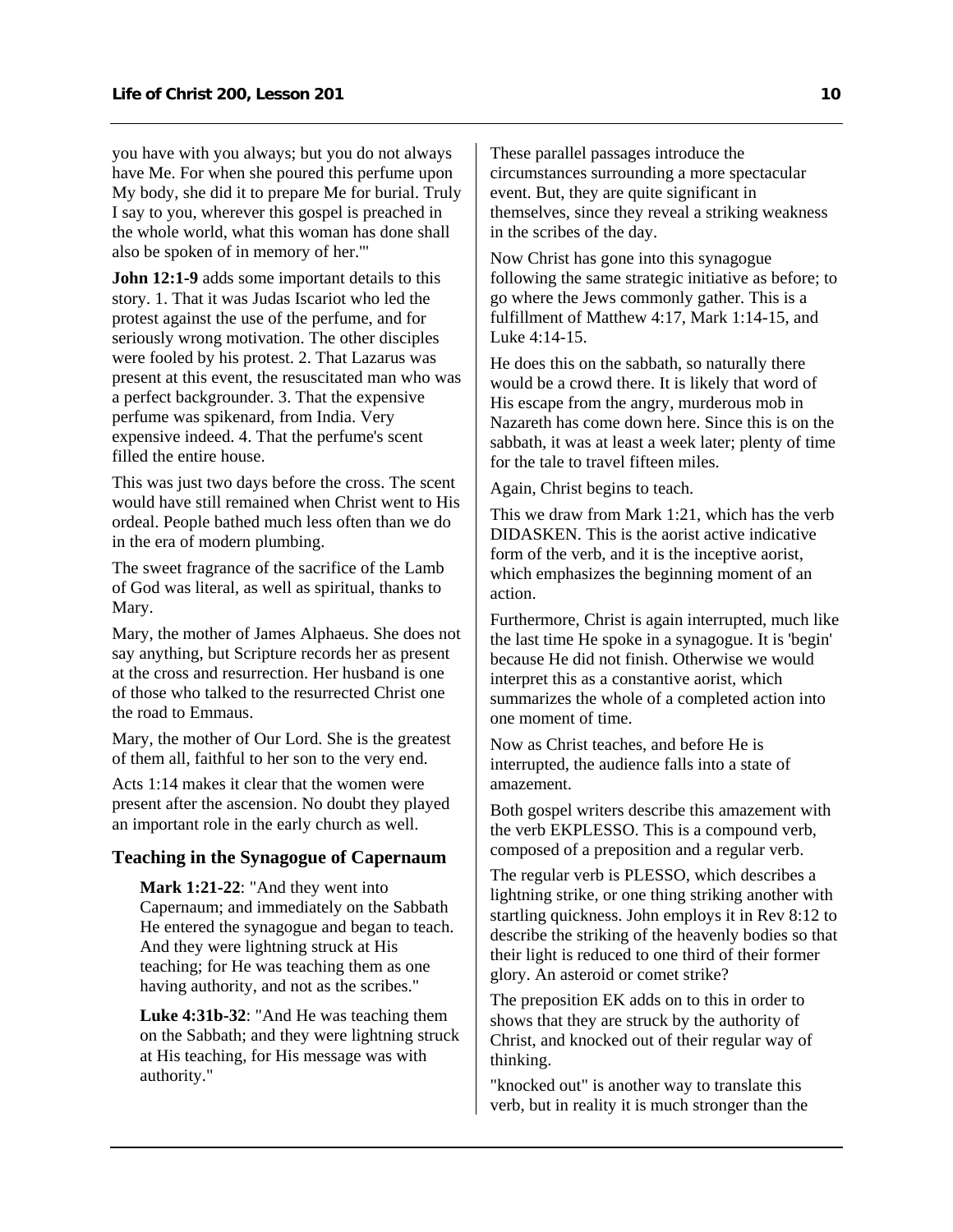English idiom implies. "lightning struck" is much better.

Both verbs are in the passive voice, to show that Christ's teaching style produced the strike, and nothing else.

The amazement is brought about by contrast. They are used to the teaching style of the Scribes, which was apparently much wimpier.

Lack of moral and spiritual resolve results in a lack of authority when teaching. Maturity means authority.

Christ's method of authority finds its description in the word EXOUSIA. We know this one quite well.

It means legitimate authority, and Christ certainly had this.

All who have legitimate authority may teach in their realm with authority! Whether pastors or businessmen or math teachers or coaches or drill sergeants.

**Mark 1:23-28**: "And just then there was in their synagogue a man with an unclean spirit; and he cried out, saying, "What do we have to do with You, Jesus of Nazareth? Have you come to destroy us? I know who you are - the Holy One of God!" And Jesus rebuked him, saying, "Be quiet, and come out of him!" And throwing him into convulsions, the unclean spirit cried out with a loud voice, and came out of him. And they were all amazed, so that they debated among themselves, saying, "What is this? A new teaching with authority! He commands even the unclean spirits, and they obey Him." And immediately the news about Him went out everywhere into all the surrounding district of Galilee."

**Luke 4:33-37**, "And there was a man in the synagogue possessed by the spirit of an unclean demon, and he cried out with a loud voice, "Ha! What do we have to do with you, Jesus of Nazareth? Have you come to destroy us? I know who you are - the Holy One of God!" And Jesus rebuked him, saying, "Be quiet and come out of him!" And when the demon had thrown him down in their midst, he came out of him without doing him any harm. And amazement came upon them all, and they

began discussing with one another saying, "What is this message? For with authority and power He commands the unclean spirits, and they come out." And the report about Him was getting out into every locality in the surrounding district."

Luke is the one who gives us the detail that we need for establishing the existence of disembodied spirits. He says PNEUMA DAIMONIOU AKATHARTOU - the spirit [soul] of an unclean demon.

Sometimes demons are called spirits, and sometimes demons. But when this construction occurs, it reveals beyond a shadow of a doubt that this man had only the spirit, or soul, of a fallen angel.

It definitely stands to reason that a demon cannot enter the body of a human being with his own body. Instead, his own body must be left behind. Thus, two possibilities.

One, the demon sets aside his own body for the purpose of possession, and then returns to it when the possession is through.

Two, the demon has lost his own body as a penalty for past crimes, and is in fact permanently disembodied.

If this is so, then the disembodied spirit must lust for the sensuality that a physical body can bring.

This would be so even if the physical body is only human, so much less than their former angelic bodies.

This would also explain the willingness of many demons on another occasion to enter the bodies of pigs - Matthew 8:28f.

Mark says, DIDASKEN... EUTHUS.

Christ began to teach, and as He got out His first few words, the audience was amazed, and then immediately the demon interrupts.

This demon possessed man is a plant. Satan has directed him there, to interrupt and distract, so that the audience in that synagogue will not have much of a chance to respond.

The fact that this audience is thunderstruck by Christ's authoritative style is a good indicator of their positive disposition to Christ's ministry. The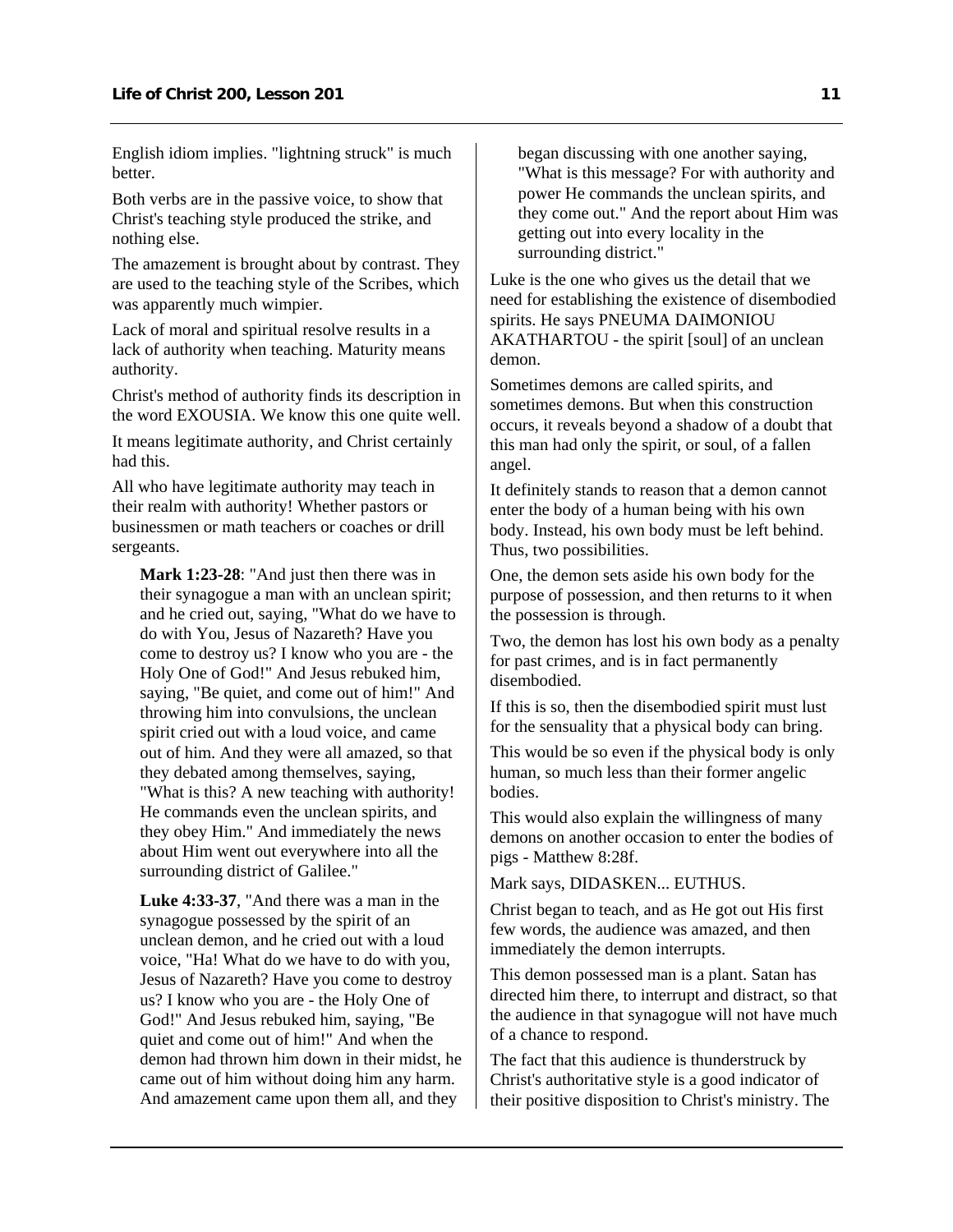demon's interruption at this moment reinforces that, for if they were thunderstruck in a negative way, the demon would have remained quiet.

Luke adds one interjection to the words of the demon, otherwise the two accounts are identical. Therefore we take Luke's narrative: "Ha! What do we have to do with you, Jesus of Nazareth? Have you come to destroy us? I know who you are - the Holy One of God!"

The interjection is "EA!" Its only design is to draw attention away from what Christ is about to say.

The first phrase is interesting - it is identical to what Christ said to His mother at the wedding at Cana. That phrase really means, "mind your own business".

The demon actually has the nerve to tell the king of kings that He has no authority in that place, or over him.

Remember, the crowd is amazed by Christ's authoritative manner, and in a positive way. The demon not only interrupts, but he also all but tells the audience that Christ has no business teaching in this way.

The appellation "Jesus of Nazareth" is a jibe at what happened just the week before. This is a demon, and one way or another he would have the ability to know about that heinous event at Jesus' hometown. The demon designed this statement to anger Jesus, to tempt Him to sin.

Then comes a second statement: "Have you come to destroy us?"

The demon uses the plural pronoun when he refers to himself. Since there is only one demon (from the preceding verse), this can refer to one of two things:

The combination of demon soul and human body.

That the demon speaks for all who are present.

Since the issue is authority, and the taunt about Nazareth has occurred just recently, it is best to take this as everyone there on that day. You see, the demon questions whether Christ has the authority to destroy them, since He teaches with so much authority.

There is something more here. The demon attempts to strike fear into the hearts of those who listen. Can this man destroy them.

And even more... another sarcastic taunt. Christ was the one who was almost destroyed, just a week before. "You have authority, and yet you can barely save yourself from destruction."

Perhaps that demon, and the man he possessed were there in Nazareth. Perhaps that demon was the mob manipulator on that day.

Completing the mockery is the statement, "I know who you are, the Holy One of God".

This mocks the authority and title of Christ.

The demon uses few words, but uses them to extreme effect.

The demon does not testify here to Christ as the messiah, but questions that existence with sarcasm.

Now the initiative returns to Christ; He must establish His authority beyond just the way He teaches.

So Christ had to act, and act fast.

He rebuked the demon, saying, "Be quiet and come out from him."

The verb for rebuke is actually EPITIMAO, and it means to dishonor, or disrespect someone. In modern parlance, "diss".

Then come two commands - PHIMOTHETI and EXELTHE.

PHIMOTHETI is the aorist imperative of PHIMOO. This is a command that you give to your dog - Christ literally says, 'be muzzled' or 'muzzle yourself'. This is the imperative of command, given from Christ's legitimate authority.

EXELTHE is also the aorist imperative, but this time of EXERCHOMAI, "come out".

These aorist tenses make it clear that the actions commanded are to occur immediately, if not sooner.

Since the demon called into question the authority of Christ, Christ had to establish His authority with everyone present.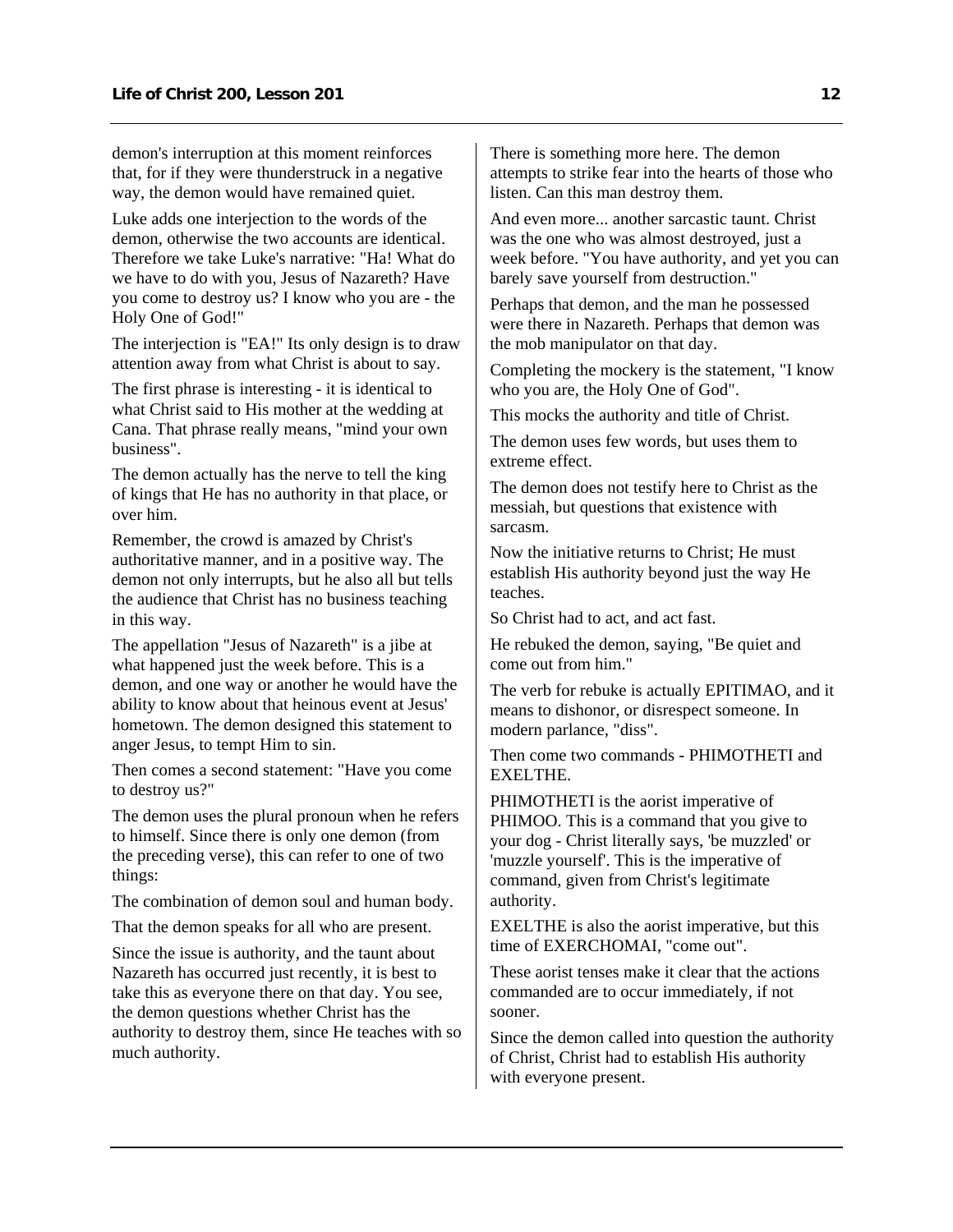<span id="page-15-0"></span>And the demon had no choice to obey - the penalty for disobedience would have been immediate and severe, probably Tartarus.

One last act of violence and defiance - the demon threw the man down into the middle of the audience in the synagogue. The participle is HRIPSAN, which means to throw someone or something. Sometimes in anger.

The body was thrown into the midst of the crowd... the man may have been picked up to some height in order to do so.

However, there was no harm done to the man even the tossing was all show.

After this astounding event the crowd became thunderstruck once again - this time it is THAMBOS, and all at once they are speaking to one another about the authority of Jesus Christ to command demons, and exorcise them from a human body.

This then resulted in much publicity for Christ. Adversity had been turned to advantage.

### **The Healing of Peter's Mother in Law**

**Matthew 8:14-17**: "And when Jesus had come to Peter's home, He saw his mother-in-law lying sick in bed with a fever. And He touched her hand, and the fever left her; and she arose, and waited on Him. And when evening had come, they brought to Him many who were demon-possessed; and He cast out the spirits with a word, and healed all who were ill in order that what was spoken through Isaiah the prophet might be fulfilled, saying, "He Himself took our infirmities, and carried away our diseases.""

**Mark 1:29-34**: "And immediately after they had come out of the synagogue, they came into the house of Simon and Andrew, with James and John. Now Simon's mother-in-law was lying sick with a fever; and immediately they spoke to Him about her. And He came to her and raised her up, taking her by the hand, and the fever left her, and she waited on them. And when evening had come, after the sun had set, they began bringing to Him all who were ill and those who were demon-possessed. And the whole city had gathered at the door. And

He healed many who were ill with various diseases, and cast out many demons; and He was not permitting the demons to speak, because they knew who He was.

**Luke 4:38-41**: "And He arose and left the synagogue, and entered Simon's home. Now Simon's mother in law was suffering from a high fever; and they made request of Him on her behalf. And standing over her, he rebuked the fever, and it left her; and she immediately arose and waited on them. And while the sun was setting, all who had any sick with various diseases brought them to Him; and laying His hands on every one of them, He was healing them. And demons also were coming out of many, crying out and saying, 'You are the Son of God!' And rebuking them, He would not allow them to speak, because they knew Him to be the Christ."

They go right from the synagogue to Simon Peter's home, where his mother in law lay sick in bed with a high fever. Notice Luke's greater attention to detail - he is the doctor, and so he says it is not only a fever, PURETO, but a MEGA-PURETO. This is like saying she had a very bad fever, very dangerous to her life. "Raging fever" would be a good translation.

They (being Simon and Andrew, James and John) all request that she be healed. Since she is a loved one, known very well at least by Simon and Andrew, they make the request from compassion and not lurid interest in spectacular events.

Christ raises her up, taking her hand in His. This effects the healing, and it is done.

You will notice in subsequent healings that Christ touches those whom He heals. Contrast this with demon exorcism, which includes only terse commands to the demon in question.

Simon's mother in law then gets up, and waits on Christ, and then all of them. Mark (Peter) makes it quite clear that her particular attention was on Christ.

When evening had come, after the sun had set, they (again being the four present disciples) brought many who will ill and demon possessed.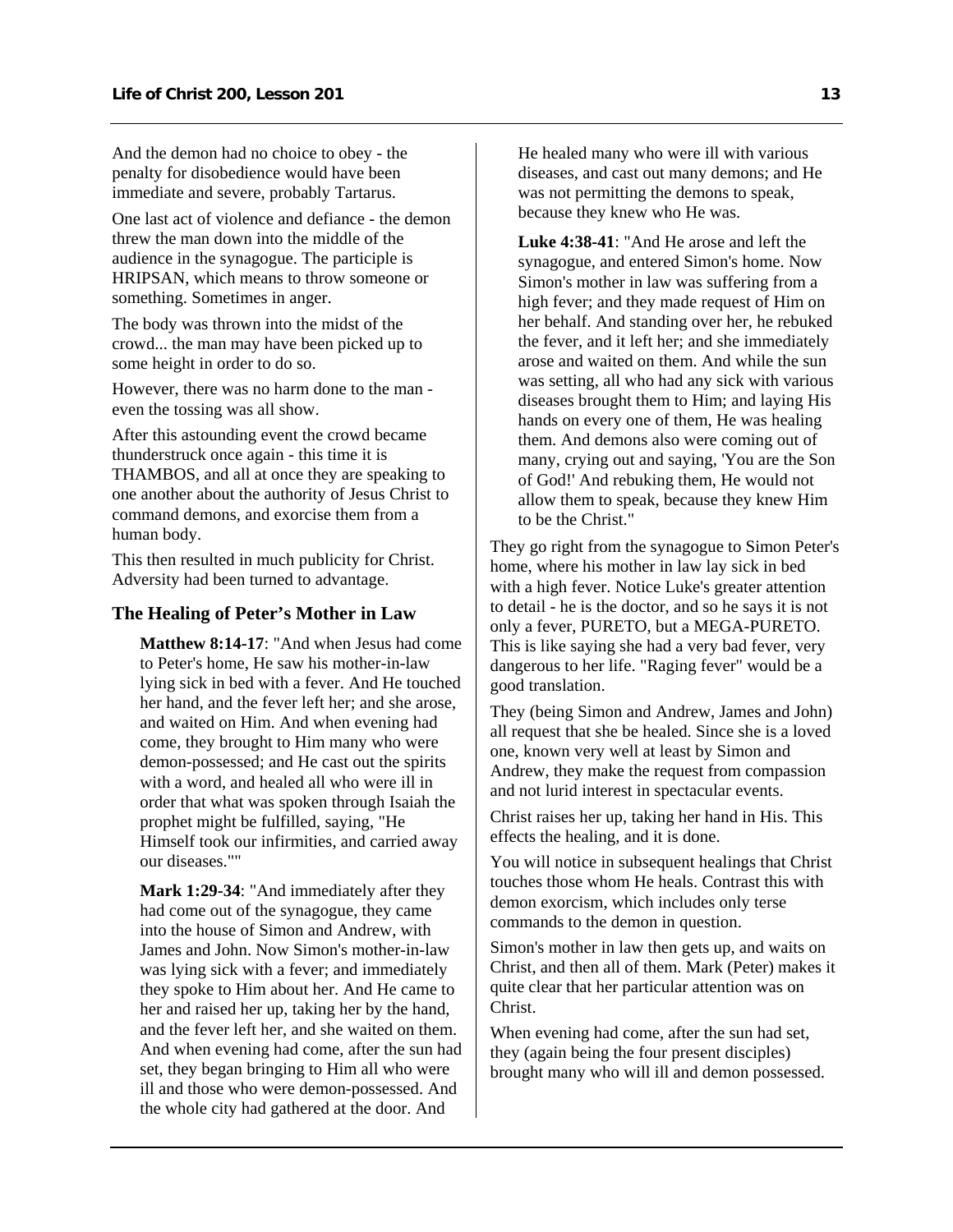Although the miracles and healings and exorcisms were validation signs for the kingdom ministry of Christ, in no way should you construe that they were only for publicity's sake. In fact, they were done, every one, as acts of compassion, and motivated from virtue love.

He cast out the demons with a word, at the same time not permitting them to speak because they knew who He was. But some of the demons were coming out, saying "you are the Son of God".

This is the old reverse psychology tactic. If a demon says to you that a certain man is the Messiah, you would have a tendency to disagree and disbelieve such a thing.

Since these demons were doing this, Christ commanded them to silence.

During this period of many healings, Christ did lay His hands on every one of the ill. From this we get the idea of the laying on of hands, which of course has been distorted into some pretty silly notions. (see laying on of hands)

Matthew quotes Isa 53:4, saying that this incident and others like it were the fulfillment of an Old Testament prophecy.

This is exciting! This is fantastic! Isa 53:4 is the Old Testament prediction of the atoning sacrifice of Christ. The entire chapter reads like this: "Who has believed our message? And to whom has the arm of the Lord been revealed? For He grew up before Him like a tender shoot, and like a root out of parched ground;

Christ grew up a tender shoot; a perfect young boy in every respect. He also grew up perfectly in a spiritually bankrupt environment. He has no stately form or majesty that we should look upon Him, nor appearance that we should be attracted to Him.

This stands as the only report of the physical countenance of Christ. His form was not stately or majestic; his appearance was at best neutral and at worst just downright unattractive. He was despised and forsaken of men, a man of sorrows, and acquainted with grief; and like one from whom men hide their face, He was despised, and we did not esteem Him.

His life, although He was perfect in every way, was filled with grief and rejection. People treated Him as though He had some deforming disease or handicap. Surely our griefs He Himself bore, and our sorrows He carried; yet we ourselves esteemed Him stricken, smitten of God, and afflicted. But He was pierced through for our transgressions, He was crushed for our iniquities; the chastening for our well-being fell upon Him, and by His scourging we are healed.

This here is the atonement. In spite of His atoning sacrifice, Christ is often considered the recipient of Divine discipline. In a way He was, but it was our discipline, eternal discipline that He took. All of us like sheep have gone astray, each of us has turned to his own way; but the Lord has caused the iniquity of us all to fall on Him. He was oppressed and He was afflicted, yet he did not open His mouth; like a lamb that is led to slaughter, and like a sheep that is silent before its shearers, so He did not open His mouth.

The image of the lamb to the slaughter is quite poignant. The lamb is silent out of ignorance of what lies ahead. How much greater is our Lord, who was silent, full-knowing the future ordeal? Would we as deserving recipients of slaughter keep as silent? By oppression and judgment He was taken away; and as for His generation, who considered that He was cut off out of the land of the living, for the transgression of my people to whom the stroke was due?

Few in His generation realized the import of His atonement and death. His grave was assigned with wicked men, yet He was with a rich man in His death, because He had done no violence, nor was there any deceit in His mouth. But the Lord was pleased to crush Him, putting Him to grief; if He would render Himself as a guilt offering, he will see His offspring, he will prolong His days, and the good pleasure of the Lord will prosper in His hand. As a result of the anguish of His soul, He will see it and be satisfied; by His knowledge the Righteous One, My Servant, will justify the many, as He will bear their iniquities. Therefore, I will allot Him a portion with the great, because He poured out Himself to death, and was numbered with the transgressors; yet He Himself bore the sin of many, and interceded for the transgressors."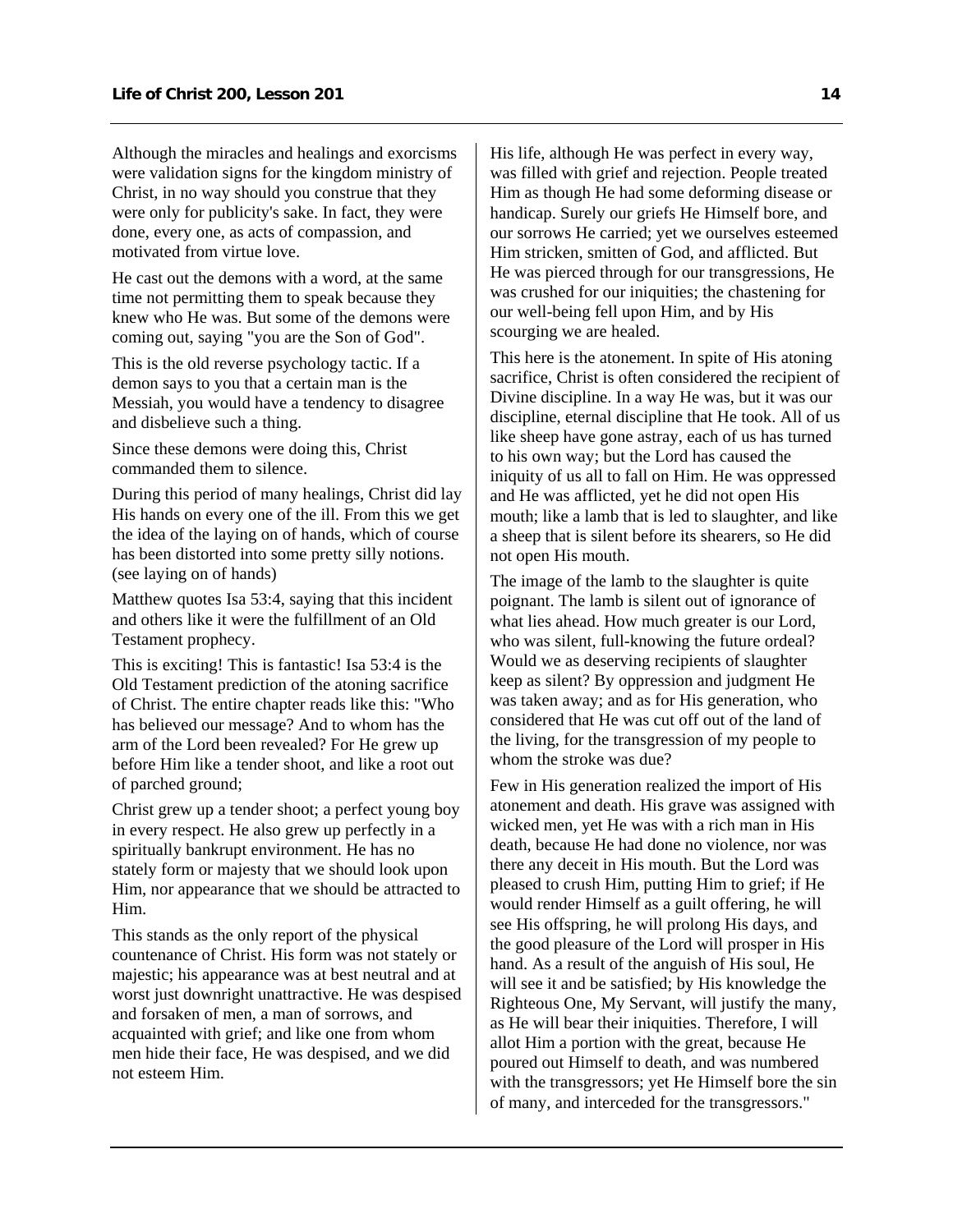<span id="page-17-0"></span>This makes a clear association between the healings done by Christ and His atonement on the cross. The healings of physical ailments foreshadowed the healing of sin on the cross.

The exorcisms foreshadowed the final subduement of demons.

The miracles foreshadowed the fantastic nature of the eternal kingdom.

These things are validations because they are supernatural, and no one else could do them. But they are also full of meaning.

From this passage we know that Simon Peter was married. This same wife appears again only once in Scripture, in 1 Cor 9:5, where Paul mentions that it was Peter's custom to take her on his missionary journeys.

Because of this very active sabbath night, the whole city had gathered at the door.

Notice also that no one is worried about Christ doing these things on the sabbath.

### **The Second Recall of the Four Disciples**

**Luke 5:1-11**: "Now it came about that while the multitudes were pressing around Him and listening to the word of God, He was standing by the lake of Gennesaret; and He saw two boats lying at the edge of the lake; but the fishermen had gotten out of them, and were washing their nets. And He got into one of the boats, which was Simon's, and asked him to put out a little way from the land. And He sat down and began teaching the multitudes from the boat. And when He had finished speaking, He said to Simon, "Put out into the deep water and let down your nets for a catch." And Simon answered and said, "Master, we worked hard all night and caught nothing, but at Your word I will let down the nets." And when they had done this, they enclosed a great quantity of fish; and their nets began to break; and they signaled to their partners in the other boat, for them to come and help them. And they came, and filled both of the boats, so that they began to sink. But when Simon Peter saw that, he fell down at Jesus' feet, saying, "Depart from me, for I am a sinful man, O Lord.!" For amazement had seized him and all his

companions because of the catch of fish which they had taken; and so also James and John, sons of Zebedee, who were partners with Simon. And Jesus said to Simon, "Do not fear, from now on you will be catching men" And when they had brought their boats to land, they left everything and followed Him."

This account is significantly different from the one in Matt 4:18-22, and Mark 1:16-20. Let me show you how this cannot be harmonized, and so must be a different, and later event.

In Matthew and Mark, Simon and Andrew were not fishing from a boat, and yet here they are.

In Matthew and Mark, Christ does not enter a boat, and yet here He does.

Matthew and Mark say nothing of the great catch of fish, and yet Luke does here.

This event in Luke is later because of the parallel sequence followed up to this point.

Somehow, some way, the disciples went back home again, and took up their trade. The most probable reason is that they perceived a need for money or trade - that the logistics seemed weak. But it is clear that this was not what they should have been doing - that they should have been with Christ all the time, fishing for men. This becomes clear in the passage.

There is no coincidence here. God led Christ to be here at this exact hour; see the events unfold from the disciples' viewpoint: they are fishing along near the shore of the Sea of Galilee, and there before them a crowd develops, following and pressing in on one man. Naturally, it is Jesus, the one that they have left behind. But what do they do? Do they go to listen to the teaching of the Word? No. Instead they just go about their business.

It is interesting to note that this is a very positive crowd, and that they press in to hear the word, and not to receive healings or exorcisms or witness miracles. But in their zeal to hear Him, they are pushing Him into the sea.

Christ spies them as they are washing their nets. He goes over and gets into Simon's boat and asks him to put out a little way from the land. Far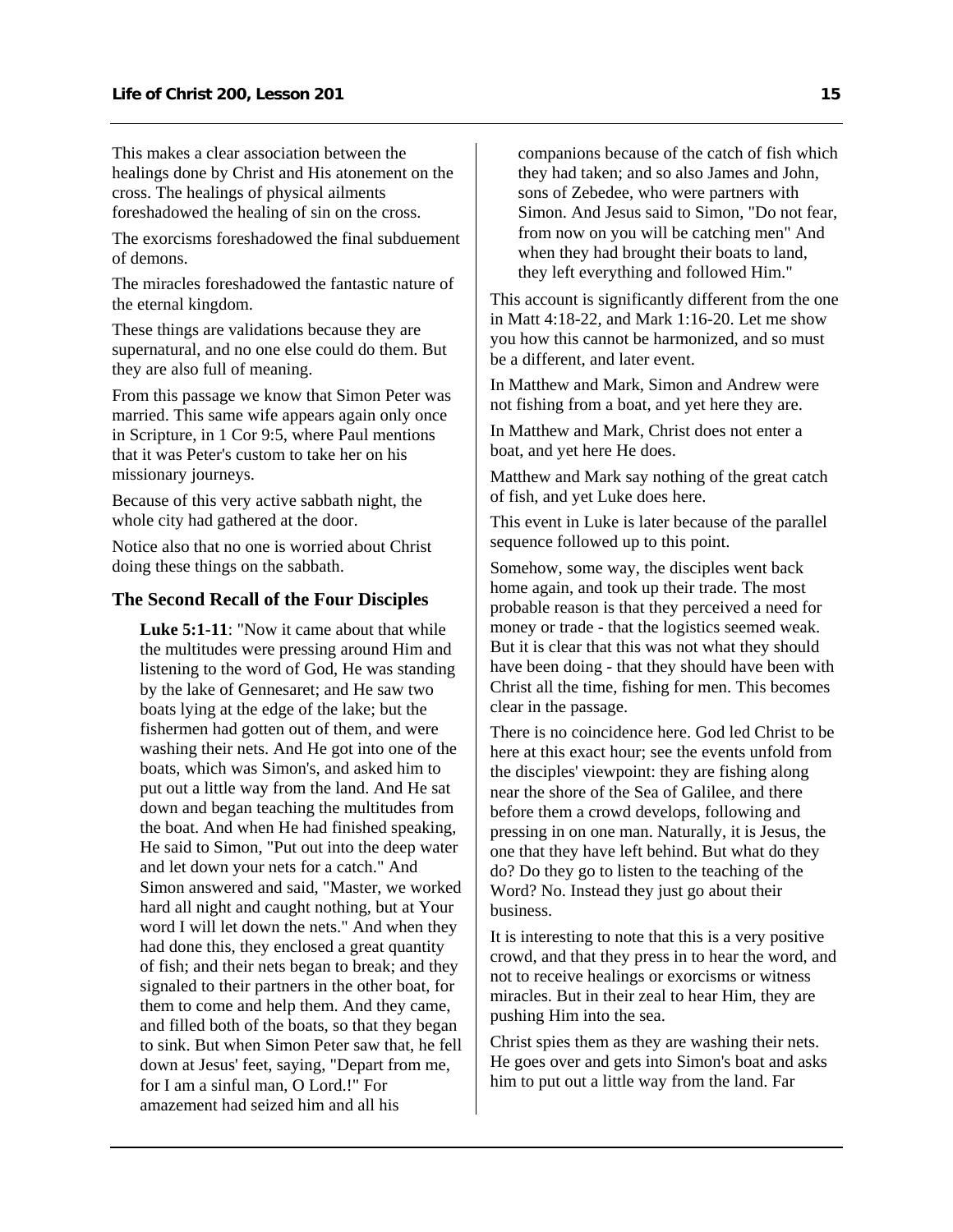enough to keep the crowds off, but near enough so that they can still hear Him. And Simon does so.

So Christ teaches the crowd for a while, and then concludes His message. Then comes an order. There is a contrast here. Before, Christ asked Simon for the use of his boat. Now, He orders him out to deeper water, and to let out his nets for a catch.

Simon's reply is weak. He is likely exhausted from a night's fruitless work. But he is also curiously unbelieving in Christ. He simply goes through the motion. Now Andrew must have been on board, for at least two participate in the lowering of the nets.

And straightaway they caught a great quantity of fish, the net was completely full, so many fish that the nets began to break, and so they had to call for their partners, and when both boats were working the full nets, the boats became so overloaded with fish that they began to sink. And that was enough.

Simon just then drops to his knees before our Lord, and says a curious thing: "Depart from me, for I am a sinful man, Lord."

Simon is using the exorcism formula - a formula that he had heard many times before from the lips of Christ.

Yet his meaning is not that Christ is demon possessed, but that he is. He tells Christ that he cannot stand to be in His presence any longer on account of his sin. This rings a bell from our Hosea study. 10. Chapter Seven, Verse Thirteen: "Woe to them, for they have fled from Me! Destruction is theirs, for they have rebelled against Me! I would redeem them, but they speak lies against Me."

Verse thirteen is another discipline summary. It is a summary of the case of God vs. Israel.

Israel has strayed from God. So, woe to them.

God, through Hosea, employs the interjection 'OY. This is an impassioned expression of grief and despair. It is even onomatopoetic, evincing the sound that comes forth involuntarily from one's mouth at the moment that the bad news is heard.

God says that they will have this experience because they have strayed, 'KNEADED. This verb holds the connotation of panicked flight. Israel

flees from God because they fear a face to face confrontation. Yet, this confrontation is in reality the only thing that will save them. Lesson: never fear what is best for you. If it is best for you to go to God and confess your sins in humble repentance, then do so, and without fear.

Israel has rebelled against God. So, destruction is theirs.

The word for rebel is PHAS`U. It can describe personal or national rebellion. An interesting note: it too holds the connotation of fear. It reveals that fear always stands as the motivation for rebellion, in the negative sense of the word.

The rebellion of Israel from God has brought on SOR, 'devastation'. Always, always, this word contains the idea of violence. A violent destruction waits for this fearful, rebellious nation.

Israel speaks lies against God. So, they do not receive redemption.

This nation has gone so far in the cosmic system that they have begun to speak Satanic propaganda against God. They are now the propaganda ministers of the devil.

PADAH is the Hebrew word for redemption. In the age of Israel, this redemption would have been both spiritual and national. The nation would have been renewed, were they not now the friends of the enemy. 11. This would not be the last time that Peter would do this very thing.

John 21:15-17 records Peter's recovery before Christ, after the resurrection, "So when they had finished breakfast, Jesus said to Simon Peter, 'Simon, son of John, do you love Me more than these?' He said to Him, 'Yes, Lord; You know that I love You.' He said to him, 'Feed my lambs.' He said to him again a second time, 'Simon, son of John, do you love Me?' He said to Him, 'Yes Lord; You know that I love You.' He said to him, 'Shepherd my sheep.' He said to him the third time, 'Simon, son of John, do you love Me?' Peter was grieved because He said to him the third time, 'Do you love me?' And he said to Him, 'Lord, You know all things; You know that I love You.' Jesus said to him, 'Tend my sheep.'

Peter is still feeling guilt over his denial of Christ at this time, several days after Christ's resurrection.